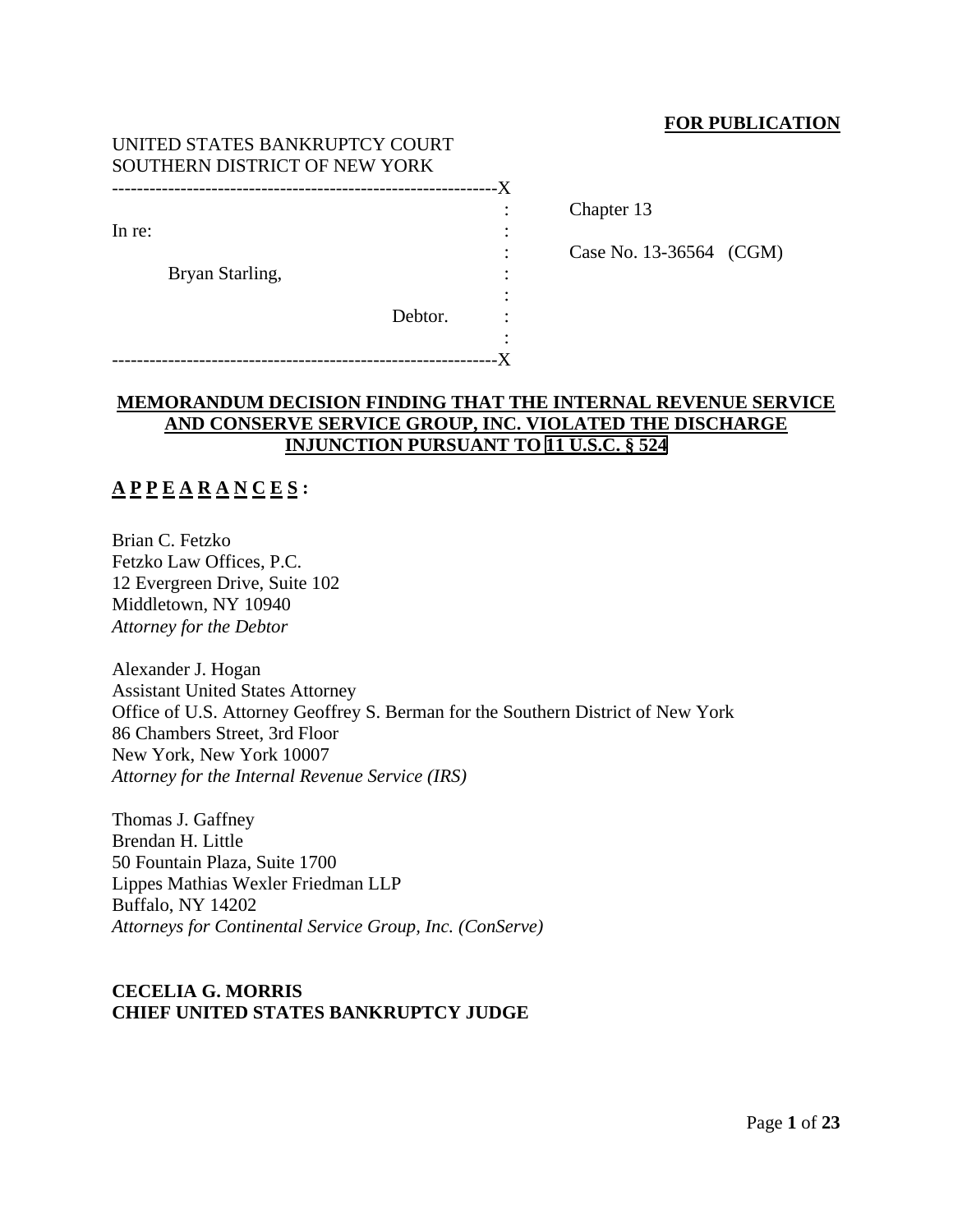In 2016, Bryan Starling ("Debtor") was granted a discharge of his personal liability on all of his non-excepted debt, including debts owed to the Internal Revenue Service ("IRS"). Years following the entry of the discharge order, the IRS through its servicer, Continental Service Group, Inc. d/b/a ConServe ("ConServe"), served two notices on the Debtor in an attempt to collect tax debt from the 2002 tax year. Now pending before the Court is Debtor's Motion for Contempt for Violation of Discharge Injunction (the "Motion for Contempt," ECF No. 44) seeking to impose sanctions against the IRS and ConServe for attempting to collect Debtor's tax debt from the 2002 tax year. For the reasons set forth in this Memorandum Decision, the Debtor's motion for contempt is granted.

#### **Background**

Prior to filing, Debtor owed the IRS monies for unpaid taxes. Motion for Contempt at 13. After providing Debtor with a series of notices, on June 5, 2005, the IRS assessed a tax against Debtor for the 2002 tax year. *See* Declaration of Karen Burke ¶ 12, ECF No. 47-1. On August 28, 2007, the Debtor filed a Form 1040 individual tax return for the 2002 tax year. *Id.* ¶ 13. Approximately six years later, on July 3, 2013, Debtor filed a petition for relief under chapter 13 of the Bankruptcy Code. Vol. Pet., No. 13-36564-cgm, (Bankr. S.D.N.Y. July 3, 2018), ECF No. 1.

On July 15, 2013, after receiving notice of Debtor's petition for relief, the IRS filed a proof of claim against Debtor for unpaid taxes totaling \$44,581.59. *See* Claim No. 1-1. On December 11, 2013, the IRS filed a second amended proof of claim reducing the amount of its claim from \$44,581.59 to \$22,604.03 for the tax periods ending in 2002, 2003, 2005, 2006, 2007, and 2008 ("Second Amended Claim"). *See* Claim No. 1-3 at 3. Of the \$22,604.03 owed in the Second Amended Claim, \$21,312.05 was designated by the IRS as general, unsecured debt for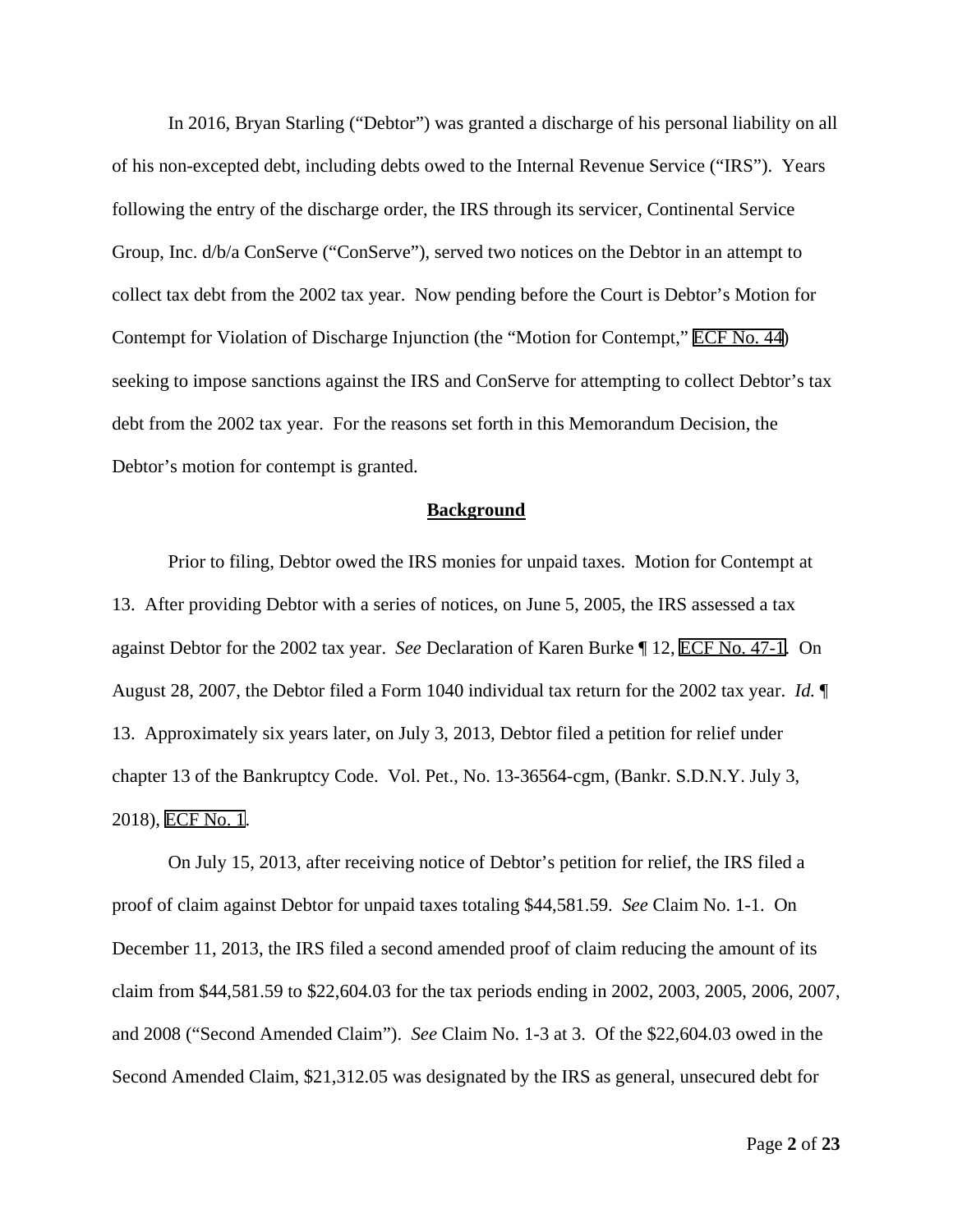the tax periods ending in 2002, 2003, 2005, 2006, and 2007, while the remaining \$1,291.98 was designated as priority, unsecured debt for the tax period ending in 2008. *Id.*

On February 11, 2014, the Court entered an "Order Confirming Chapter 13 Plan" which ordered the Debtor to make thirty-six (36) payments of \$62.00 each month, from August 3, 2013 through July 3, 2016. ECF No. 30 at 1. On May 19, 2016, after Debtor completed plan payments, a discharge order was entered by the Court ("Discharge Order"). ECF No. 36. On May 21, 2016, the notice of the discharge was sent to all interested parties, including the IRS. ECF No. 37.

The Chapter 13 Standing Trustee's Final Report and Account provides that the IRS' priority claim of \$1,291.98 was paid in full by the Debtor's estate; and the IRS' non-priority, unsecured claims were paid their pro-rata share, in the amount of \$386.70. ECF No. 39 at 2-3.

Debtor received a notice, dated November 6, 2017, from the IRS stating that his debt from the tax year ending in 2002 was assigned to ConServe, a private collection agency. Mot., Ex. H, ECF No. 34-13. Immediately thereafter, Debtor mailed a letter to the IRS dated November 8, 2017 explaining the automatic stay and a demand that "[a]ll attempts to collect monies from the debtor must cease immediately." Mot., Ex. I at 1, ECF No. 34-14.

Thereafter, the IRS, through its servicer ConServe, sent the Debtor an "Annual Tax Delinquency" two additional notices seeking payment for Debtor's 2002 tax debt on November 7, 2018 and November 7, 2019. *See* Mot., Ex. J, ECF No. 44-14.

The IRS ceased its collection activity of this 2002 tax debt on November 22, 2019, pursuant to 26 U.S.C. § 6502, which sets forth the length of time during which the IRS may collect on an assessment. Burke Decl. ¶ 14, Opp., Ex., ECF No. 47-1.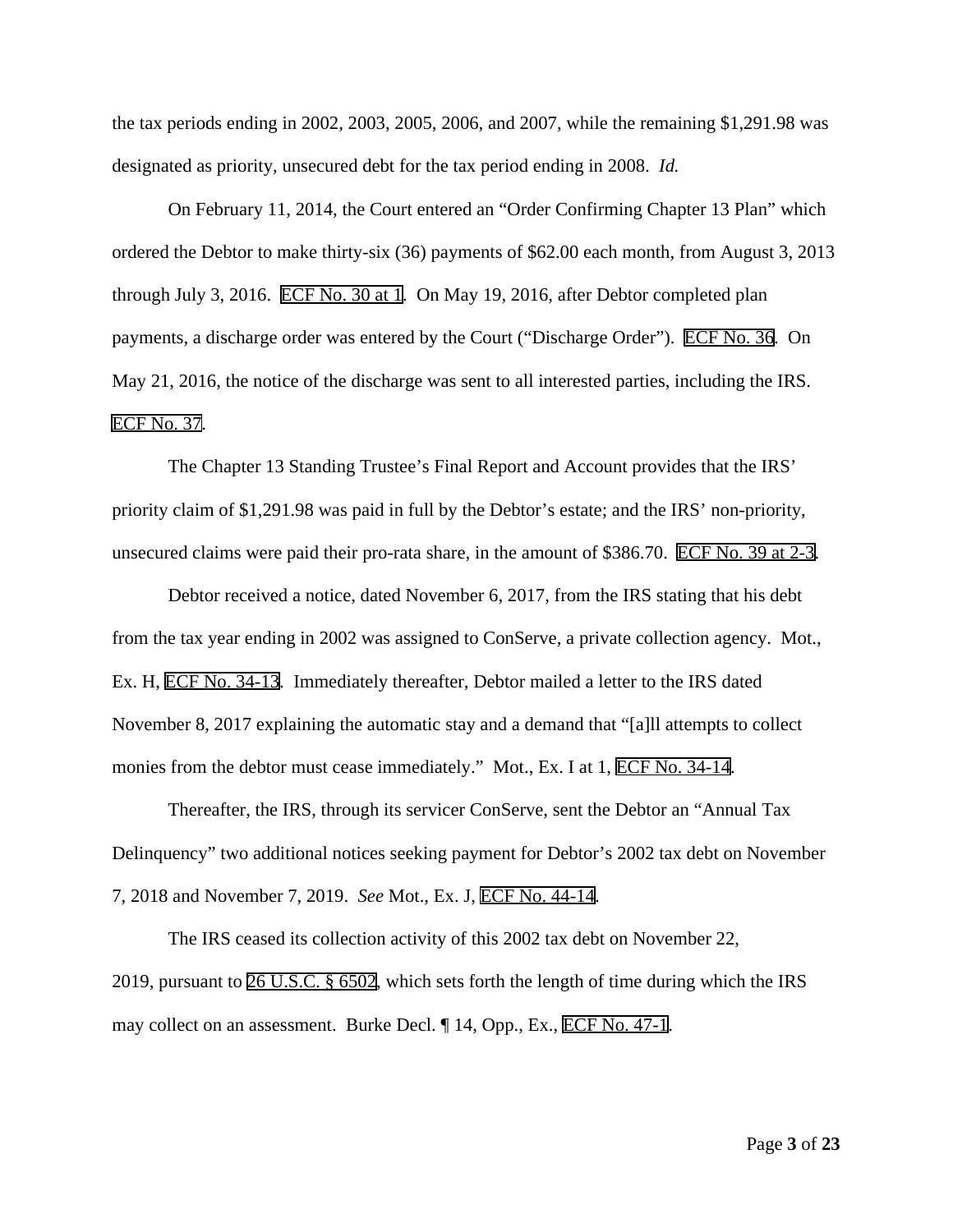Before the Court is Debtor's Motion for Contempt seeking to hold the IRS and Conserve in contempt for violating the discharge injunction. Debtor asks the Court to enter an order finding that the IRS and ConServe willfully violated the Debtor's Discharge Injunction, pursuant to 11 U.S.C. § 524, an award of compensatory damages, reasonable attorney's fees, and punitive damages in the sum of \$10,000.00. Mot. at 3, ECF No. 44.

The IRS opposes the motion and argues: 1) that this Court lacks subject matter jurisdiction to hear this dispute because the Debtor has failed to exhaust his administrative remedies; and 2) that, even if there is subject matter jurisdiction to hear this dispute, the tax debt was not discharged in Debtor's bankruptcy case. Opp., ECF No. 47.

Debtor filed a response arguing that sovereign immunity does not apply to actions brought to enforce the discharge injunction and that the Debtor's 2002 Form 1040 qualifies as a "return" under 11 U.S.C. § 523(a), entitling the Debtor to discharge the debt. Resp., ECF No. 48.

ConServe filed its own opposition incorporating the IRS' arguments that ConServe did not violate this Court's Discharge Order. *See* ConServe Opp., ECF No. 50.

### **Discussion**

This dispute between Debtor and the IRS raises a multitude of legal issues. Ultimately, the Court must determine whether the IRS and ConServe violated the discharge injunction. The Court will first address the IRS' argument that this Court does not have subject matter jurisdiction to hear and determine this motion and whether sovereign immunity prevents the Debtor from bringing this motion against IRS and ConServe.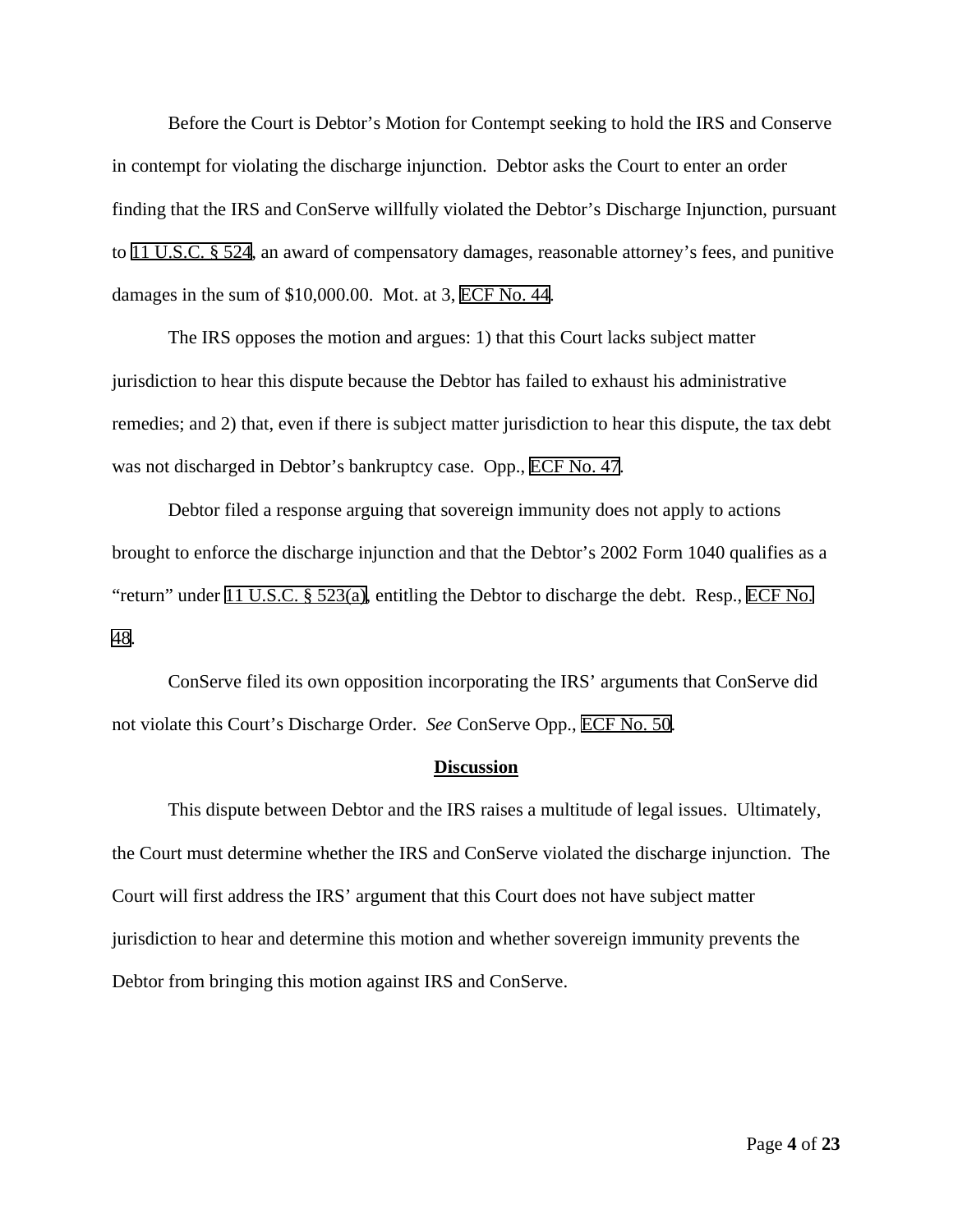### **I. Whether Sovereign Immunity bars this action against the IRS and ConServe?**

The doctrine of sovereign immunity bars lawsuits against the United States, or its agencies, in the absence of consent as expressly manifested by Congress. *United States v. Nordic Village, Inc.*, 503 U.S. 30, 33-36 (1992) (stating that for the government's waiver of sovereign immunity to be effective, it must be "unequivocally expressed"). "Any limitations imposed by the waiver statute, whether they be substantive, procedural, or temporal, are to be strictly applied against the claimant." *Millares Guiraldes de Tineo v. United States*, 137 F.3d 715, 719 (2d Cir. 1998).

# **A. Whether the Court has Subject Matter Jurisdiction to Hear and Determine this Issue?**

The IRS argues that § 7433 of the Internal Revenue Code ("IRC") limits this Court's subject matter jurisdiction. It does not. This Court's federal subject matter jurisdiction is governed by 28 U.S.C. § 1334, which provides district courts exclusive jurisdiction over "all cases under title 11" and non-exclusive jurisdiction over "all civil proceedings arising under title 11, or arising in or related to cases under title 11." This Court has subject matter jurisdiction pursuant to 28 U.S.C. §§ 1334(a) and 157(b), and the Standing Order of Reference signed by Chief Judge Loretta A. Preska dated January 31, 2012. This is a "core proceeding" under 28 U.S.C.  $\S 157(b)(2)$  (A) ("matters concerning the administration of the estate") and (I) ("determinations as to the dischargeability of particular debts").

The power of the Bankruptcy Court to hear and determine such actions is codified in the IRC. *See* 26 U.S.C. § 7433(e) ("If, in connection with any collection of Federal tax with respect to a taxpayer, any officer or employee of the Internal Revenue Service willfully violates any provision of section 362 (relating to automatic stay) or 524 (relating to effect of discharge) of title 11, United States Code (or any successor provision), or any regulation promulgated under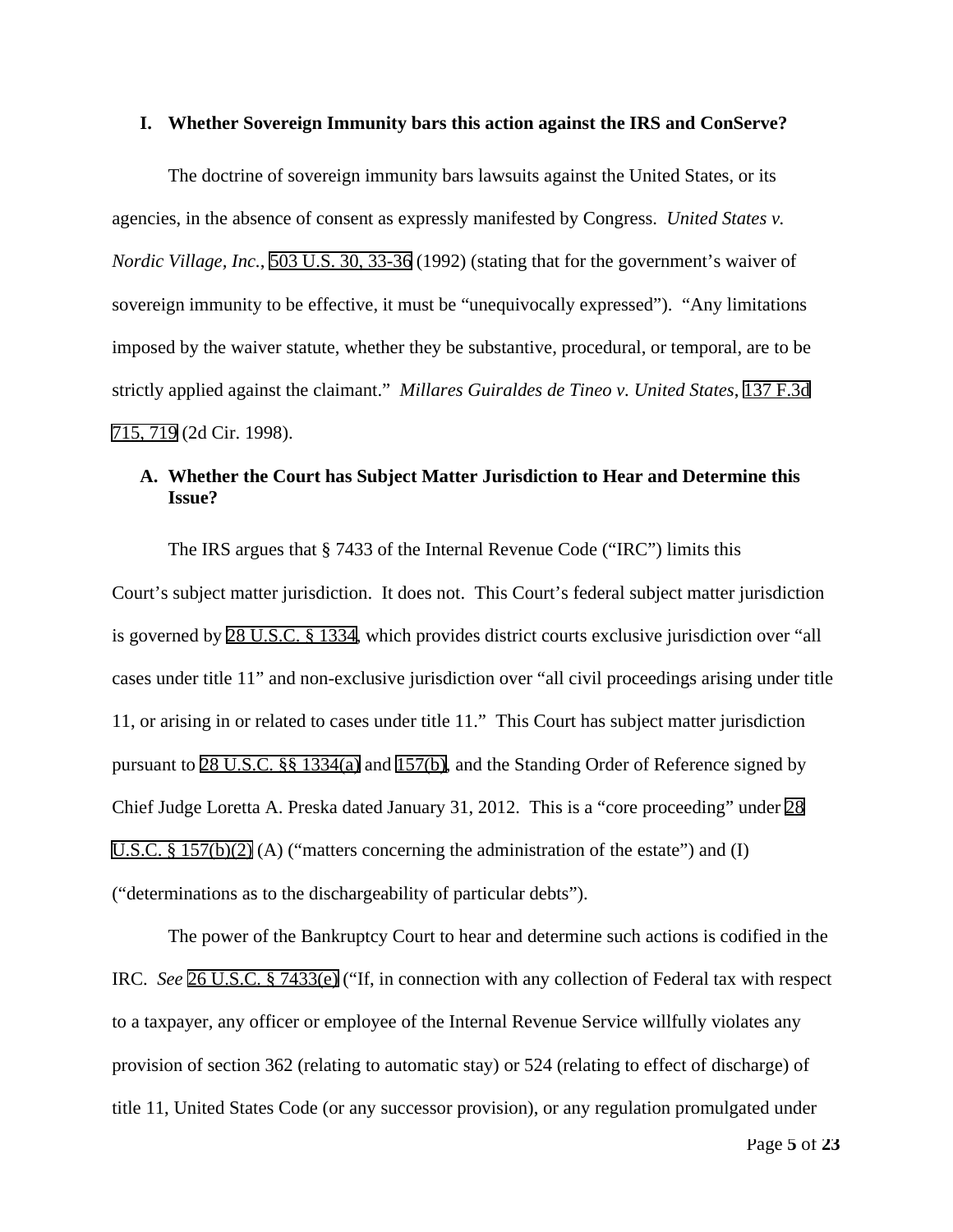such provision, such taxpayer *may petition the bankruptcy court to recover damages* against the United States.") (emphasis added). Section  $7433(e)(2)(A)$  goes on to state that a petition made to the bankruptcy court is the "*exclusive remedy*" for a violation of the bankruptcy discharge. *See* 26 U.S.C. § 7433(e)(2)(A) (emphasis added).

Nothing in IRC § 7433 deprives this Court of its subject matter jurisdiction to hear and determine whether a discharge violation occurred. *Kuhl v. United States (In re Kuhl)*, 467 F.3d 145, 147 (2d Cir. 2006). Section 7433 specifically states that the Bankruptcy Court is the forum for bringing actions such as this. *See* 26 U.S.C. § 7433(e)([1](#page-5-0)). This is consistent with §  $106(a)^{1}$ of the Bankruptcy Code, which provides "notwithstanding an assertion of sovereign immunity, sovereign immunity is abrogated as to a government unit to the extent set forth in this section with respect to . . . [s]ections . . . 505 . . . 523, 524 . . . of this title." 11 U.S.C.  $\S 106(a)(1)$ . Notably, among them are the sections provided in section 106 of the Bankruptcy Code, §§ 505 ("Determination of Tax Liability"); 523 ("Exceptions to discharge") and 524 ("Effect of discharge"). Section 106(a)(2) goes on to state that "[t]he court may hear and determine *any issue* arising with respect to the application of such sections to governmental units." 11 U.S.C. §  $106(a)(2)$  (emphasis added).

Section 106(b) lends further support for Debtor's argument that the IRS may be sued in this Court. 11 U.S.C. § 106(b). The IRS filed a proof of claim against the Debtor. *See* Claim No. 1 (filed July 15, 2013 and amended Sept. 9, 2013 and Dec. 11, 2013). Section 106(b) states: "[a] governmental unit that has filed proof of claim in the case is deemed to have waived

<span id="page-5-0"></span><sup>&</sup>lt;sup>1</sup> "Section 106 was amended by the Bankruptcy Reform Act of 1994 in order to make clear Congress's intent to abrogate sovereign immunity of governmental units with respect to actions for damages as well as declaratory and injunctive relief under specified Bankruptcy Code provisions. The amendment was intended to overrule two Supreme Court decisions, *Hoffman v. Connecticut Department of Income Maintenance*[, 492 U.S. 96 (1989] and *United States v. Nordic Village, Inc.*[, 503 U.S. 30 (1992)], which held that former section 106(c) did not state with sufficient clarity a congressional intent to abrogate the sovereign immunity of the states and the federal government." *See* 2 Collier on Bankruptcy ¶ 106.01 (16th ed. 2020) (citing Pub. L. No. 103-394).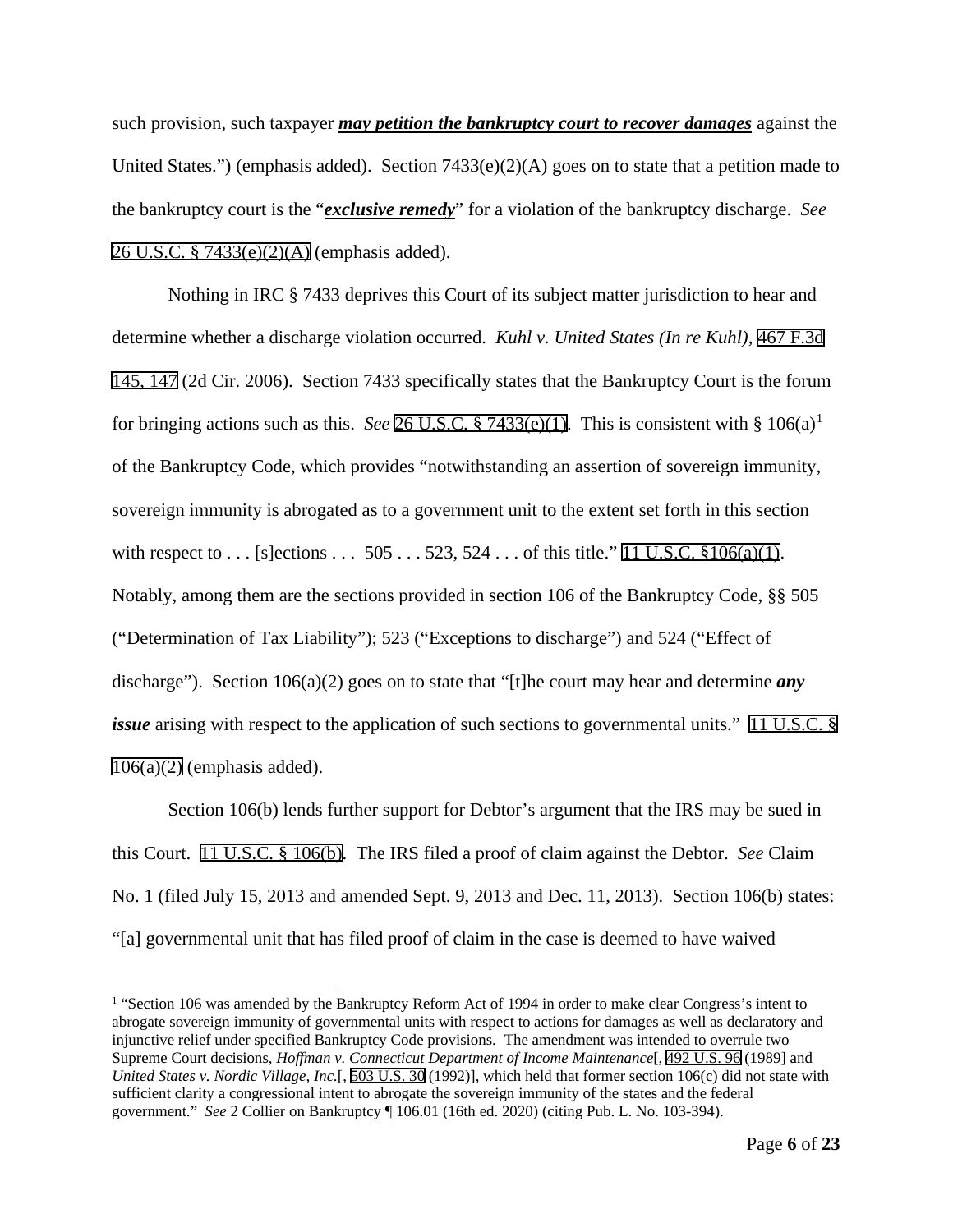sovereign immunity with respect to a claim against such governmental unit that is property of the estate and that arose out of the same transaction or concurrence out of which the claim of such governmental unit arose."

Having satisfied itself that this Court has subject matter jurisdiction to hear and decide Debtor's motion to determine whether a discharge violation has occurred, the Court turns next to whether IRC § 7433 prevents this Court from hearing Debtor's request for damages.

## **B. Whether IRC § 7433 Conflicts with 11 U.S.C. § 106 on the Issue of Damages Assessed Against the IRS?**

At the hearing held on April 28, 2020, the IRS argued that without having exhausted administrative remedies, Debtor is prevented seeking an award of damages from the IRS by the doctrine of sovereign immunity. The IRS asserts that the damages a Bankruptcy Court may award are limited by IRC  $\S$  7433(b)<sup>[2](#page-6-0)</sup> in conjunction with subsection (d), which states that "[a] judgment for damages shall not be awarded under subsection (b) unless the court determines that the plaintiff has exhausted the administrative remedies available to such plaintiff within the Internal Revenue Service." *See Hoogerheide v. IRS*, 637 F.3d 634, 637 (6th Cir. 2011) (stating IRC § 7433 "provides a limitation on an 'award' of a 'judgment for damages,' . . . not on the federal courts' jurisdiction"); *Nicolson v. IRS*, 2015 WL 6152922, at \*3 (N.D. Fl. Sept. 15, 2015) (explaining that IRC § 7433 imposes a precondition to an award of damages). A bankruptcy court retains the authority to sanction the IRS for contempt. *Id.*

<span id="page-6-0"></span> $2$  In any action brought under subsection (a) or petition filed under subsection (e), upon a finding of liability on the part of the defendant, the defendant shall be liable to the plaintiff in an amount equal to the lesser of \$1,000,000 (\$100,000, in the case of negligence) or the sum of—

<sup>(1)</sup> actual, direct economic damages sustained by the plaintiff as a proximate result of the reckless or intentional or negligent actions of the officer or employee, and

<sup>(2)</sup> the costs of the action.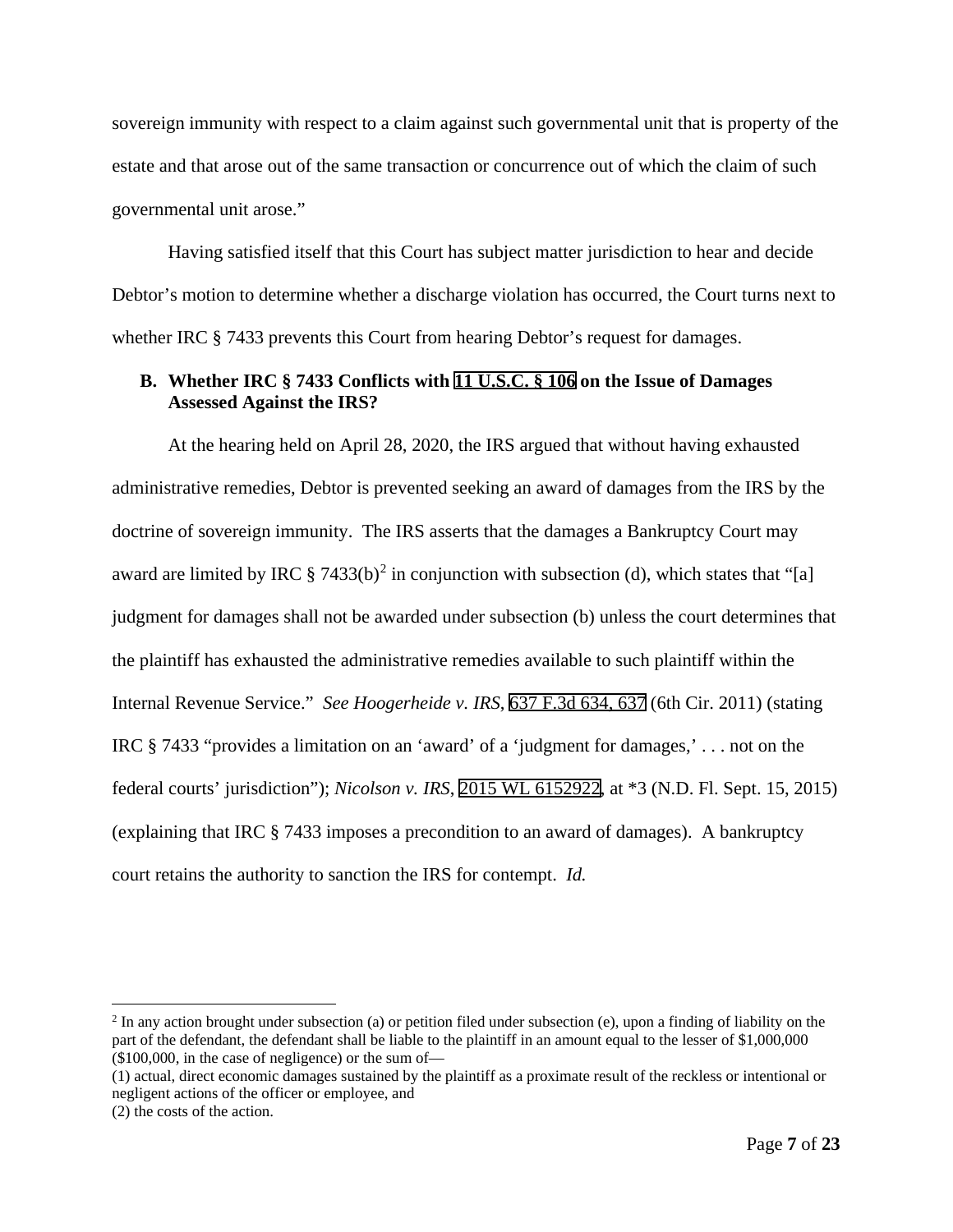In response, Debtor argued that sovereign immunity has been abrogated by Congress, and if not, the IRS waived its immunity by filing a proof of claim and participating in this Debtor's chapter 13 case. Section 106(a)(3) provides:

> [t]he court may issue against a governmental unit an order, process, or judgment under such sections or the Federal Rules of Bankruptcy Procedure, *including an order or judgment awarding a money recovery*, but not including an award of punitive damages. Such order or judgment for cost or fees under this title of the Federal Rules of Bankruptcy Procedure against any governmental unit shall be consistent with the provisions and limitations of section 2412(d)(2)(A) of title 28.

11 U.S.C. § 106(a)(3) (emphasis added). Section 106(a)(3) "abrogate[s]" sovereign immunity against "governmental unit[s]" without the condition that a debtor must exhaust administrative remedies prior to bringing a motion for damages.

Section 7433 of the IRC prohibits an action against the IRS for damages associated with a violation of the discharge injunction, unless administrative remedies are exhausted, while § 106 of the Bankruptcy Code allows such actions outright. *Compare* 26 U.S.C. § 7433 *with* 11 U.S.C. § 106. In its decision interpreting IRC § 7433, the Court of Appeals for the Second Circuit held that a taxpayer must exhaust administrative remedies under IRC § 7433 and § 7430 prior to petitioning the bankruptcy court for damages. The bankruptcy court's decision that the tax debt was discharged and that the exceptions to discharge under 11 U.S.C.§ 523(a)(1)(B) did not apply was undisturbed. *See id.* ("Congress has conditionally waived sovereign immunity for the IRS's willful violation of such a discharge: after exhausting administrative remedies, the taxpayer may petition the bankruptcy court for damages."); *see also Kuhl v. United States. (In re Kuhl)*, 2005 WL 8146346, at  $*2$  (E.D.N.Y. Aug. 16, 2005) ("Whether the bankruptcy court has jurisdiction to award *damages* is a question of law, and therefore, reviewed de novo.") (emphasis added). The Court of Appeals held that a taxpayer's "failure to exhaust her administrative remedies *in pursuit*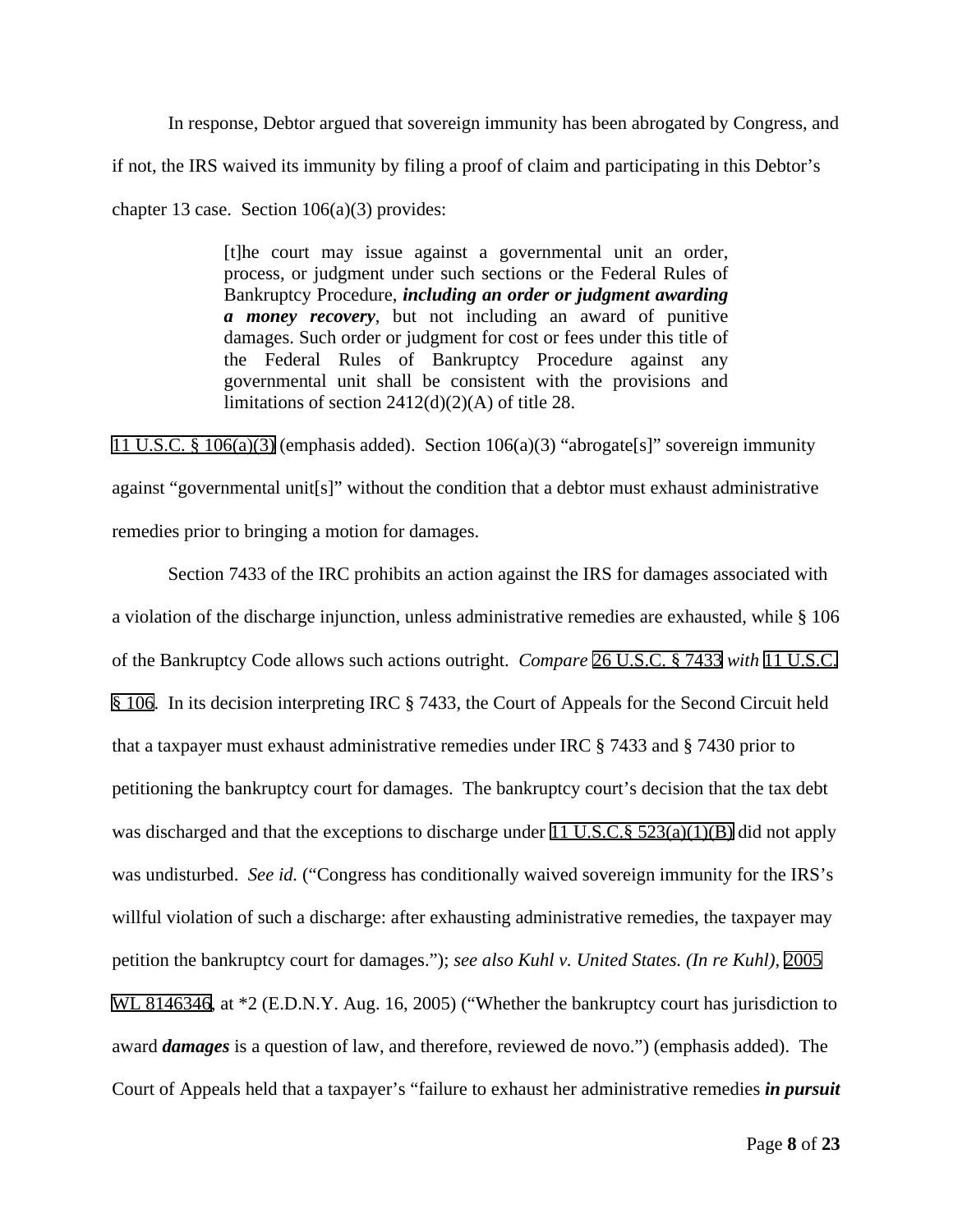*of attorneys' fees* deprives this Court of jurisdiction over her claim." *Kuhl v. United States (In re Kuhl)*, 467 F.3d 145, 149 (2d. Cir. 2006) (emphasis added). Unfortunately, *Kuhl* did not consider 11 U.S.C. § 106, on which the Debtor relies, and which appears to conflict with 26 U.S.C. § 7433 on how and when a bankruptcy debtor may assert a claim for fees and damages against the IRS.

When considering an "alleged preclusion of a cause of action under one federal statute by the provisions of another federal statute," a court must rely on "traditional rules of statutory interpretation," including through the analysis of the statutory text and established principles of interpretation. *POM Wonderful LLC v. Coca-Cola Co.*, 573 U.S. 102, 111-12 (2014). If the court finds an "irreconcilable conflict," the later act constitutes an implied repeal of the earlier one. *Johnson v. Midland Funding*, 823 F.3d 1334, 1340 (11th Cir. 2016) (quoting *Posadas v. Nat'l City Bank of N.Y.*, 296 U.S. 497, 503 (1936) ("Where provisions in the two acts are in irreconcilable conflict, the later act to the extent of the conflict constitutes an implied repeal of the earlier one."). "[R]epeals by implication are not favored and will not be presumed unless the intention of the legislature to repeal [is] clear and manifest." *Nat'l Ass'n of Home Builders v. Defenders of Wildlife*, 551 U.S. 644, 662 (2007) (internal quotations omitted); *see also Posadas*, 296 U.S. at 503 ("But . . . the intention of the legislature to repeal must be clear and manifest; otherwise, at least as a general thing, the later act is to be construed as a continuation of, and not a substitute for, the first act and will continue to speak, so far as the two acts are the same, from the time of the first enactment."). "Where there is no clear intention otherwise, a specific statute will not be controlled or nullified by a general one, regardless of the priority of enactment." *Radzanower v. Touche Ross & Co.*, 426 U.S. 148, 153 (1976) (internal quotations omitted). The Court went on to explain that: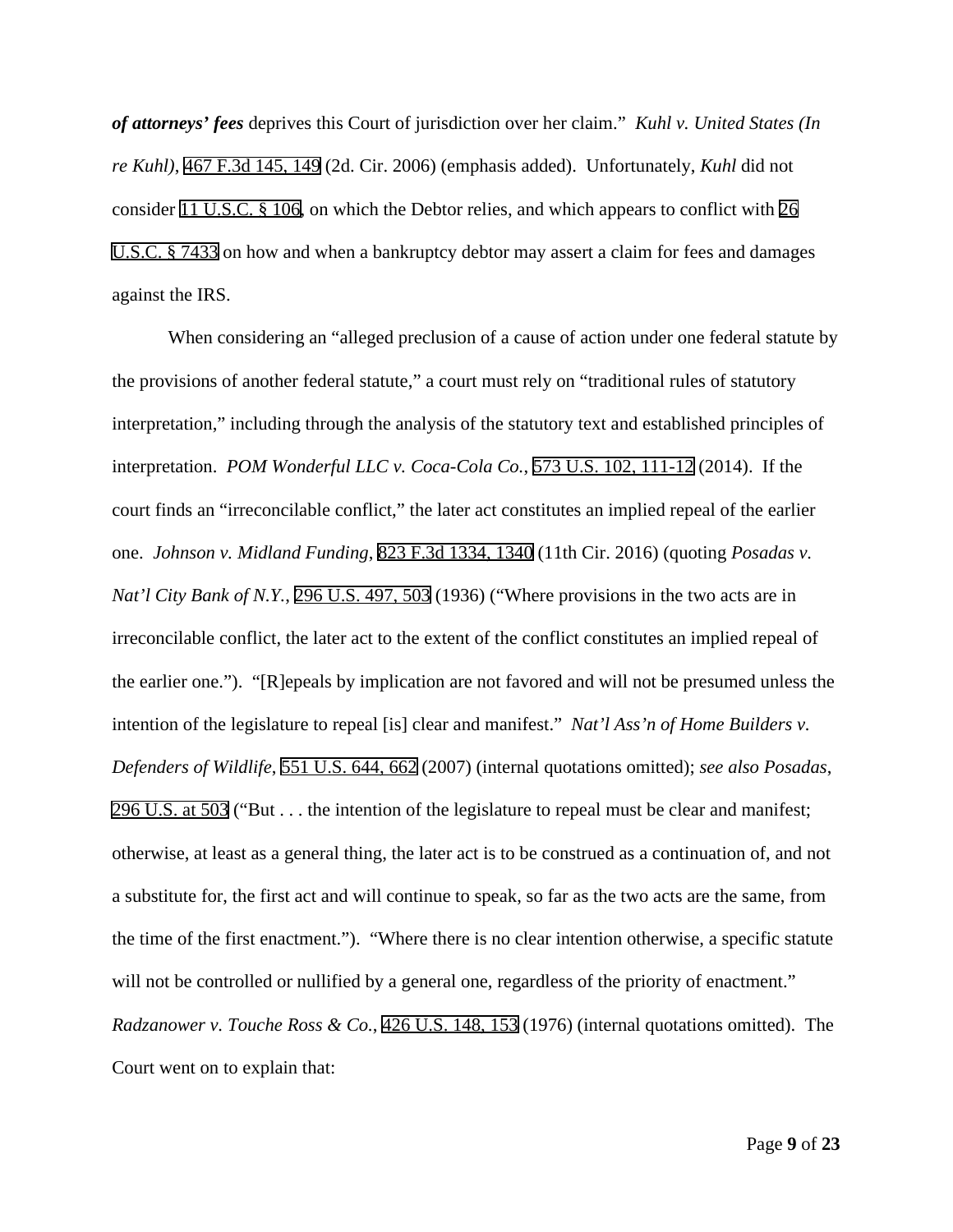The reason and philosophy of the rule is, that when the mind of the legislator has been turned to the details of a subject, and he has acted upon it, a subsequent statute in general terms, or treating the subject in a general manner, and not expressly contradicting the original act, shall not be considered as intended to affect the more particular or positive previous provisions, unless it is absolutely necessary to give the latter act such a construction, in order that its words shall have any meaning at all.

*Id.* It is a cardinal rule of statutory construction that when two federal statutes address the same subject, courts must try to give effect to both. *United States v. Borden Co.*, 308 U.S. 188, 198 (1939).

Of the two statutes at issue here, the more specific is IRC  $\S$  7433, which regulates discharge violations committed by officers or employees of the IRS. *See* 26 U.S.C. § 7433. Given the Supreme Court's directive that this Court must try to interpret each statutes in order to give effect to both apparently conflicting statutes, this Court holds that in order for the bankruptcy court to award a "judgment for damages" against the IRS, a taxpayer must exhaust administrative remedies as required under IRC § 7433.

In this case, the IRS argues that the Debtor has failed to exhaust his administrative remedies. IRS Opp. ¶ 27, ECF No. 47. While Debtor did send a letter to the Commissioner of the IRS advising that Debtor's discharge was violated, the letter did not qualify as an exhaustion of administrative remedies.<sup>[3](#page-9-0)</sup> See Mot., Ex. I, Ltr. to IRS dated Nov. 8, 2017, ECF No. 44-14. Debtor's letter did not contain "[t]he dollar amount of the claim, including any damages that

<span id="page-9-0"></span><sup>3</sup> 26 C.F.R. § 301.7430-1(e) governs the exhaustion of administrative remedies for actions involving willful violations of the discharge injunction under § 524 of the Bankruptcy Code. The Treasury Regulation provides: "A party has not exhausted administrative remedies within the Internal Revenue Service with respect to asserted violations of the automatic stay under section 362 of the Bankruptcy Code or the discharge provisions under section 524 of the Bankruptcy Code unless it files an administrative claim for damages or for relief from a violation of section 362 or 524 of the Bankruptcy Code with the Chief, Local Insolvency Unit, for the judicial district in which the bankruptcy petition that is the basis for the asserted automatic stay or discharge violation was filed pursuant to § 301.7433–2(e) and satisfies the other conditions set forth in § 301.7433–2(d) prior to filing a petition under section 7433."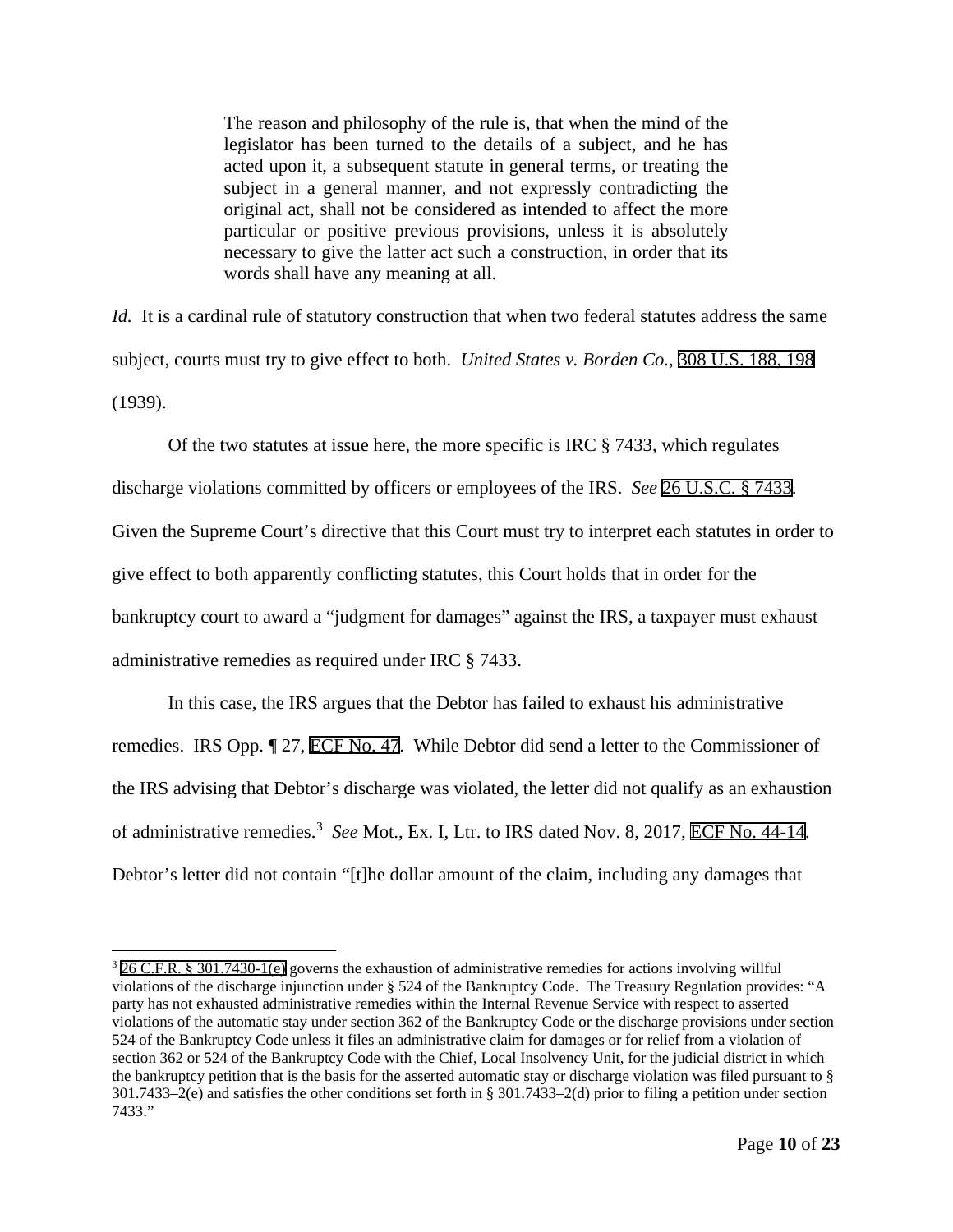have not yet been incurred but which are reasonably foreseeable" as required by 26 C.F.R. § 301.7433-2(e). *Id.*

Debtor has not contested the IRS' allegation that he failed to exhaust his administrative remedies. Resp., ECF No. 48. As such, no damages will be issued against the IRS.

## **C. Whether IRC § 7433 is Applicable to ConServe?**

In addition to the IRS, Debtor has moved for sanctions against ConServe for its violation of the discharge injunction. "ConServe is a contractor for the [IRS]." Mot., Ex. J., Ltr. to Debtor from ConServe dated Nov. 6, 2018, ECF. No. 44-15. ConServe is a "private collection agency" that the IRS contracted with to assist it "in collecting certain overdue federal taxes." Mot., Ex. H, Ltr. to Debtor from IRS dated Nov. 6, 2017, ECF No. 44-13. As a private contractor, ConServe is not afforded the same protections as the IRS for violations of the discharge injunctions. *See* 26 U.S.C. § 7433A.

Section 7433A(b)(4) of the IRC permits taxpayers to bring actions for damages against contractors that violate the discharge injunction. 26 U.S.C. § 7433A(b)(4) ("Subsections (c), (d)(1), and (e) of section 7433 shall not apply [to actions brought against contractors].").

ConServe is not protected by IRC § 7433; IRC § 7433 is not an exclusive remedy for discharge violations committed by contractors; and Debtor did not need to exhaust administrative remedies before bringing an action for damages against ConServe. *Id.*

### **II. Whether the Debtor's 2002 Tax Debt was Discharged in his Chapter 13 Case?**

Even though the Court cannot issue an award of damages against the IRS, the Court retains jurisdiction to hold the IRS in contempt of its order of discharge and can issue damages against ConServe for any discharge violations it has committed.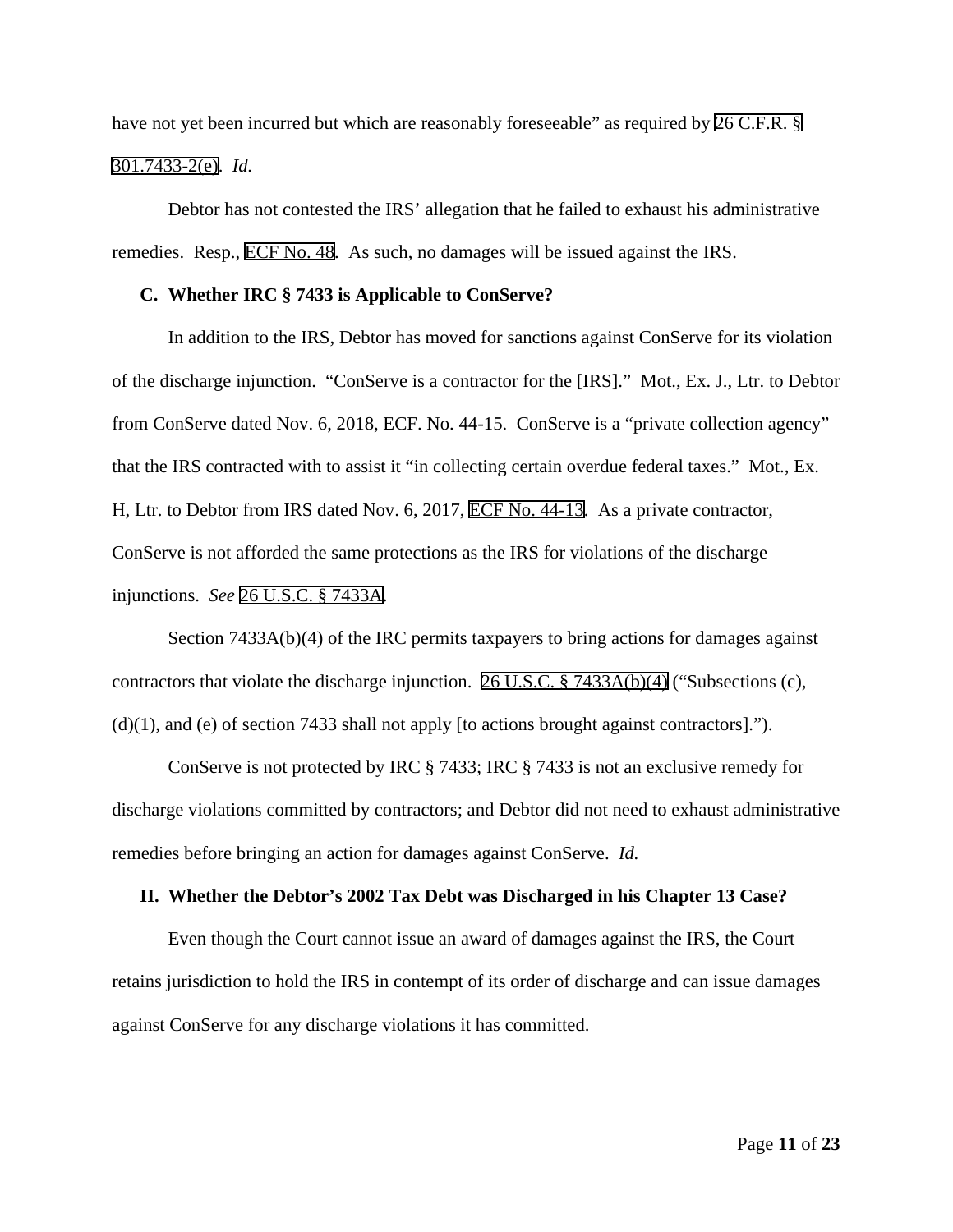There is no dispute that Debtor filed his 1040 form on August 28, 2007, which was almost six years prior to the bankruptcy filing date of July 3, 2013. Prior to that, on September 26, 2005, the Secretary issued a Substitute for Return for the Debtor, pursuant to IRC § 6020(b). All parties agree that whether the discharge injunction was violated depends solely on whether the Debtor's Form 1040, which was filed after the IRS had prepared a Substitute for Return and assessed his tax liability, constitutes a "return" for purposes of  $\S 523(a)(1)(B)$ . The IRS and ConServe contend that each could collect the Debtor's tax debt without penalty as this debt is nondischargeable, under section 523(a)(1). Debtor disagrees and argues that the Form 1040 is a "return" as defined under § 523(a).

Section  $523(a)(1)(B)(ii)$  states that

[a] discharge under section . . . 1328(b) of this title does not discharge an individual debtor from any debt— for a tax . . . with respect to which a return, or equivalent report or notice, if required— was filed or given after the date on which such return, report, or notice was law due, under applicable law or under any extension, and after two years before the date of the filing of the petition.

Prior to enactment of the BAPCPA in 2005, the term "return" was undefined by the Bankruptcy Code. As a result, many courts adopted the test developed by the tax court in *Beard v. Commissioner* to determine what constitutes a tax "return" for purposes of § 523(a)(1)(B). 82 T.C. 766 (1984), *aff'd per curiam*, 793 F.2d 139 (6th Cir.1986). Under *Beard*, a document qualifies as a return when: (1) it purported to be a return; (2) was signed under the penalty of perjury; (3) contained information sufficient to determine tax liability; and (4) was an honest and reasonable attempt to satisfy the tax law requirements. *Beard v. Commissioner*, 82 T.C. 766, 777 (1984). Most commonly, parties argued over the fourth prong of *Beard*, which requires an honest and reasonable attempt by the taxpayer to satisfy tax law requirements. The majority of pre-BAPCPA cases held that a late filed tax return, by virtue of its being late, could never qualify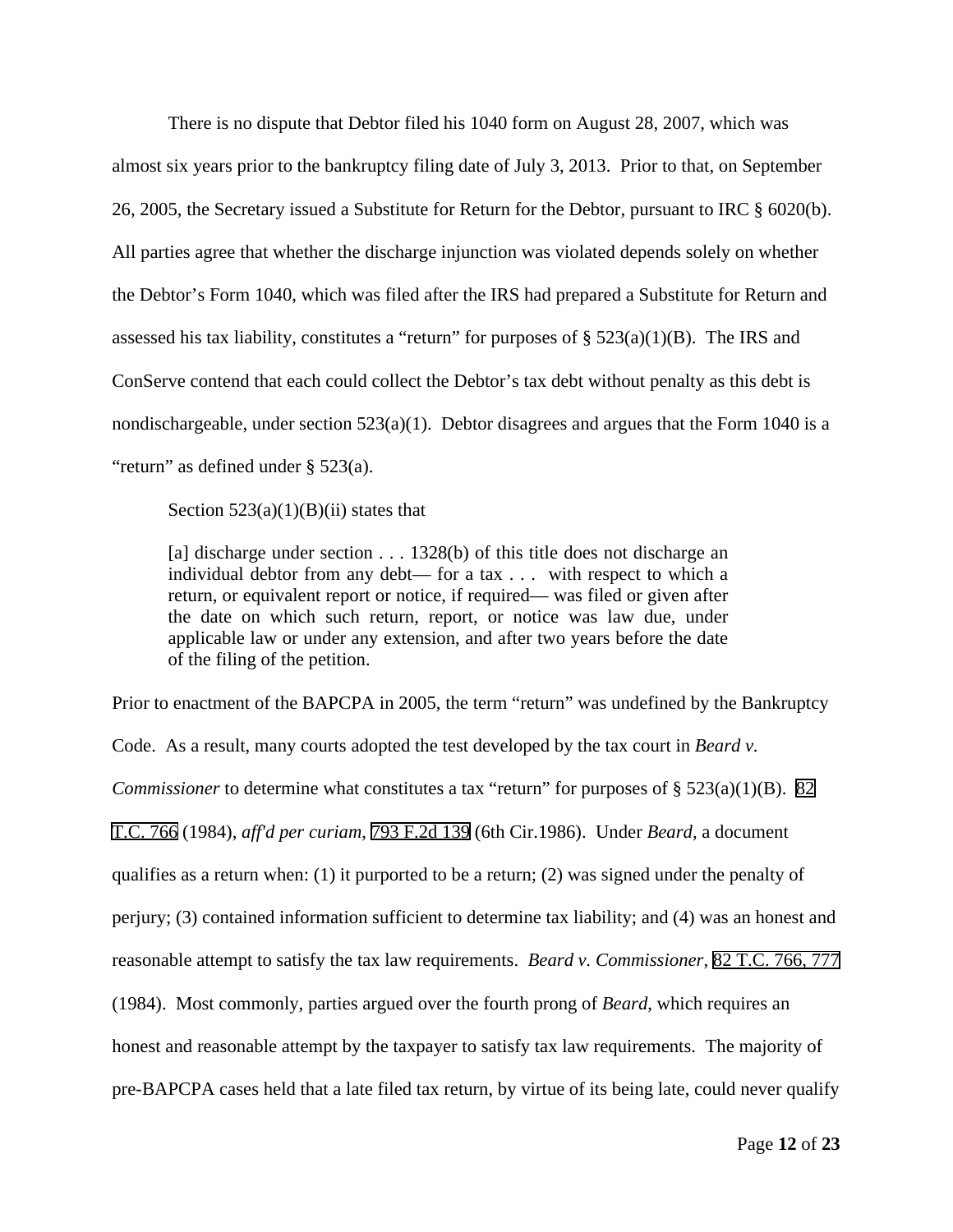as an "honest and reasonable attempt" to satisfy tax law. *See In re Payne*, 431 F.3d 1055, 1057 (7th Cir. 2005) ("[T]he belated filing was not a reasonable effort to satisfy the requirements of the tax law."); *Moroney v. United States (In re Moroney)*, 352 F.3d 902, 905 (4th Cir. 2003) ("We hold then that income tax forms unjustifiably filed years late, where the IRS has already

prepared substitute returns and assessed taxes, do not constitute "returns" for purposes of 11

U.S.C. § 523(a)(1)(B)(i)."); *United States v. Hindenlang (In re Hindenlang)*, 164 F.3d 1029,

1033–34 (6th Cir.1999) ("We conclude that if a document purporting to be a tax return [such as a Form 1040] serves no purpose at all under the Internal Revenue Code, such a document cannot, as a matter of law, qualify as an honest and reasonable attempt to satisfy the requirements of the tax law."). *But see In re Colsen*, 446 F.3d 836, 840 (8th Cir. 2006) (stating that the "fourth *Beard* criterion contains no mention of timeliness or the filer's intent" and instead looking to the "face of the form itself" to determine the "honesty and genuineness of the filer's attempt to satisfy tax laws" and not applying BAPCPA as the law was not in effect at the time the underlying bankruptcy case was filed).

In 2005, as part of BAPCPA, Congress attempted to clarify the meaning of "return" by adding a "hanging paragraph" to § 523(a). [4](#page-12-0) *See In re Martin*, 508 B.R. 717, 724 (Bankr. E.D. Cal. 2014). The hanging paragraph of  $\S$  523(a) states

[f]or purposes of this subsection, the term 'return' means a return that satisfies the requirements of applicable nonbankruptcy law (including applicable filing requirements). Such term includes a return prepared pursuant to section 6020(a) of the Internal Revenue Code of 1986, or similar State or local law, or a written stipulation to a judgment or a final order entered by a nonbankruptcy tribunal, but does not include a return made pursuant to section 6020(b) of the Internal Revenue Code of 1986, or a similar State or local law.

<span id="page-12-0"></span><sup>&</sup>lt;sup>4</sup> The Court will refer to the hanging paragraph as  $\S 523(a)(*)$  for clarity's sake.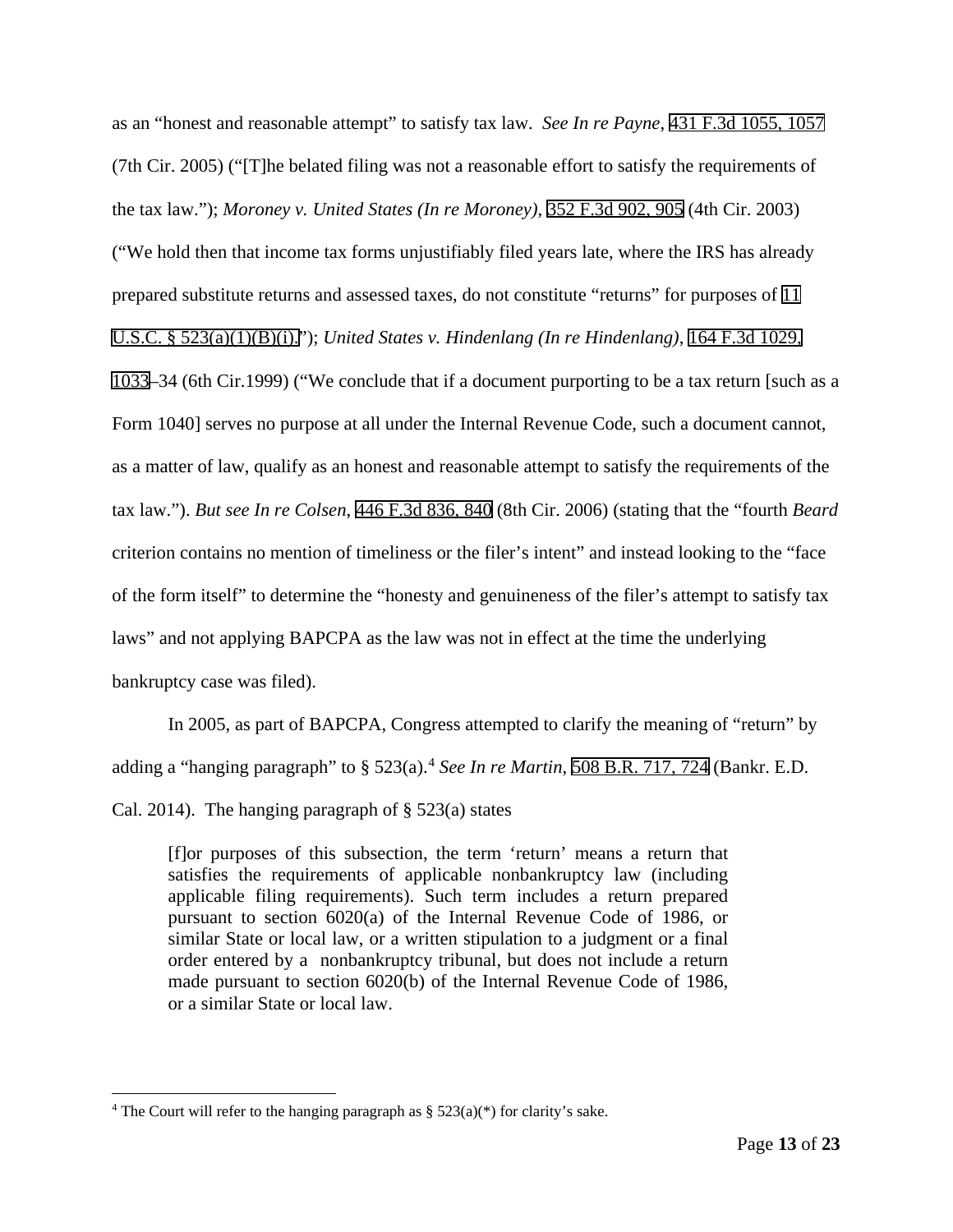11 U.S.C. § 523(a)(\*). Section 6020 of the IRC deals with returns prepared by the Secretary after a person has failed to file a return. Subsection (a) refers to voluntary returns; that is, returns prepared by the Secretary with consent and cooperation of the taxpayer. 26 U.S.C. § 6020(a). Subsection (b) relates to "involuntary returns" or returns made by the Secretary without input from the taxpayer. *See* 26 U.S.C. § 6020(b). A Secretary created return is sometimes referred to by the IRS as a "Substitute for Return."

Instead of resolving the Circuit split, the definition of "return" contained in 11 U.S.C. §  $523(a)$ <sup>(\*)</sup>) has created more uncertainty. Some courts have interpreted this additional paragraph as Congress' abrogation of the *Beard* test and creation of a bright-line rule in its place. *See Fahey v Mass. Dept. of Rev.* (*In re Fahey)*, 779 F.3d 1, 11 (1st Cir. 2015) ("[I]t is more plausible that Congress intended to settle the dispute over late filed tax returns against the debtor (who both fails to pay taxes and fails to file a return as required by law) than it is that Congress sought to preserve some version of the unsettled four-pronged *Beard* test . . . ."); *Casano v. IRS (In re Casano)*, 473 B.R. 504, 507 (Bankr. E.D.N.Y. 2012) (applying a bright-line rule that postassessment Forms 1040 can never constitute a "return" for bankruptcy purposes, under the hanging paragraph and IRC § 6020(b)).

Other courts have continued applying *Beard* under the "applicable nonbankruptcy law" prong of § 523(a)(\*). *See Mallo v. United States (In re Mallo)*, 498 B.R. 268, 281 (D. Colo. 2013) (adopting *Hindenlang* version of *Beard* Test as the "applicable nonbankruptcy law"); *Rhodes v. United States (In re Rhodes)*, 498 B.R. 357, 369 (Bankr. N.D. Ga. 2013) (determining late filed returns fit into the definition of "return" and adopting *Colsen*'s interpretation of *Beard* test); *In re Briggs*, 511 B.R. 707, 713 (Bankr. N.D. Ga. 2014) (determining late filed returns fit into the definition of "return" and applying *Beard*); *Biggers v. IRS*, 557 B.R. 589 (M.D. Tenn.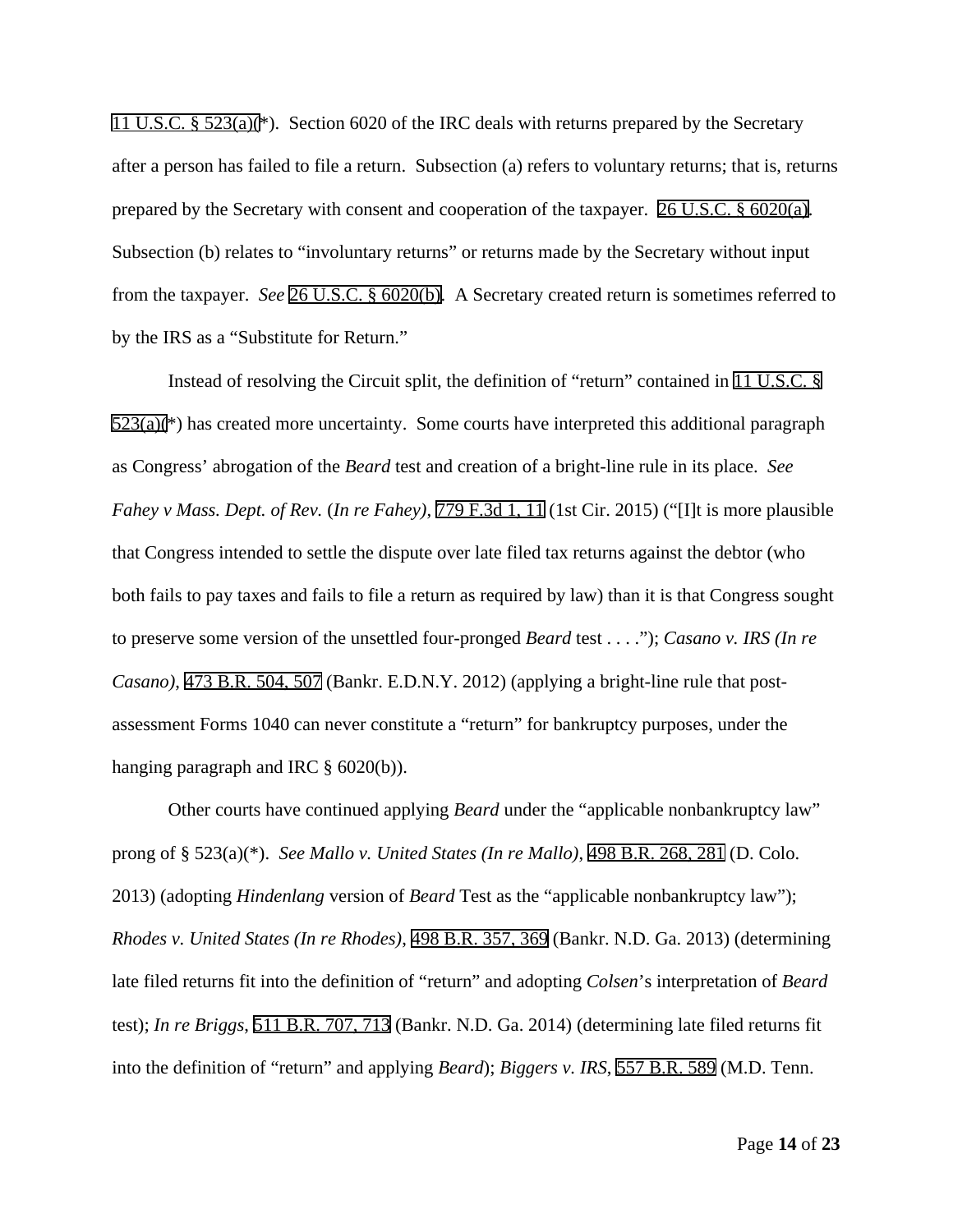2016) ("[T]he Court concludes that the determination of the fourth prong of *Beard* is a subjective test that allows for circumstances in which there can be an honest and reasonable attempt to comply with the tax law even after assessment by the IRS and even when untimely forms do not report additional tax liability.").

A recent case by the Court of Appeals for the Eleventh Circuit held that late filed returns qualify as "returns" without applying *Beard*. *See Mass. Dept. of Rev. v. Shek (In re Shek)*, 947 F.3d 770, 781 (11thCir. 2020) ("[A] late-filed tax return does not automatically cease having the status of a 'return' merely because it was filed late."); *see also Maitland v. N.J. Div. of Tax*, 531 B.R. 516 (Bankr. D.N.J. 2015) (declaring a late-filed return meets the definition of a "return" without applying the *Beard* test); *Martin v. IRS*, 508 B.R. 717 (Bankr. E.D. Cal. 2014) (concluding that late Form 1040 tax returns were "returns" within the meaning of §  $523(a)(1)(B)(i)$  and §  $523(a)$ 's hanging paragraph). The Court of Appeals for the Eleventh Circuity did not address whether the *Beard* test would continue to apply. *See Shek*, 947 F.3d at 780-81. The Court of Appeals for the Second Circuit has not weighed in on this issue.

This Court now follows those courts that have continued to apply *Beard* post-BAPCPA. Despite what some courts say, the hanging paragraph of  $\S 523(a)^{*}$  does not contain a bright line test that eliminates post-assessment returns. Rather, that paragraph defines a return as something that "satisfies the requirements of nonbankruptcy law."  $\S$  523(a)(\*). It goes on to give examples of what is or is not included. Excluded from the definition of "return" under §  $523(a)$ <sup>(\*)</sup>) is a Substitute for Return, prepared by the Secretary, pursuant to IRC § 6020(b). Neither the Debtor nor the IRS is asking this Court to determine whether the Substitute for Return filed by the IRS on September 26, 2005, meets the definition of "return" in  $\S 523(a)(*)$ ; it does not. *See In re Rhodes*, 498 B.R. 357, 365 (N.D. Ga. 2013) ("The Court concludes that the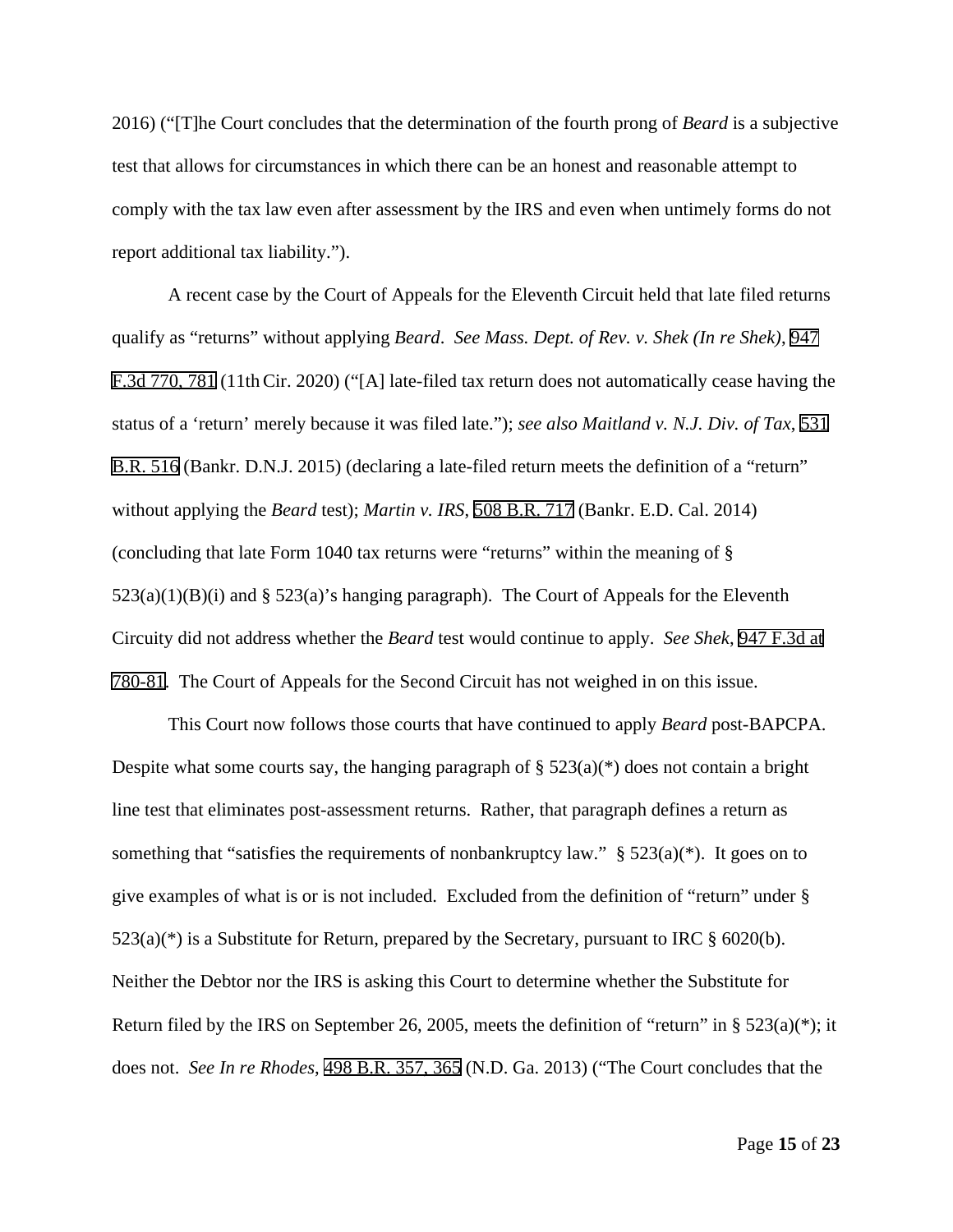"carve-out" language of § 523(a)(\*) that excludes a 'substitute return' that the IRS filed from the definition of "return" does no more than that. It prevents a debtor from claiming that a return was filed when only the taxing authority did so. The carve-out language does not apply to exclude a tax return that the debtor files after the IRS has filed a substitute return.").

Debtor is asserting that his post-assessment Form 1040, which was filed with the IRS on August 27, 2007, meets the definition of a "return" under the *Beard* test, which qualifies as "applicable nonbankruptcy law" under  $\S 523(a)(*)$ . This Court agrees. To conclude otherwise would lead to the absurd result where §  $523(a)(1)(B)(ii)$ , which provides for the discharge of late-filed returns, is rendered meaningless by § 523(a)(\*). *See Rhodes*, 498 B.R. at 366. This interpretation is also consistent with the IRC, which continues to require taxpayers to file returns, even after the Secretary prepares a Substitution of Return on that taxpayer's behalf. *Id.* 

Having determined that  $\S 523(a)(*)$  does not contain a bright line rule forbidding the discharge of late filed returns, Debtor urges the Court to apply the *Beard* test, which is a nonbankruptcy law way of determining what constitutes a "return" under IRC § 6011 (entitled "General requirement of return, statement, or list"). *See Mass. Dept. of Revenue v. Shek (In re Shek)*, 947 F.3d 770, 780 (11th Cir. 2020) (determining that the hanging paragraph does not define "return" by reference to the filing's timeliness). The Court agrees that the *Beard* test is an appropriate nonbankruptcy law test to apply where, as here, a bankruptcy court is considering whether a document that is not a Substitute for Return qualifies as a "return" under  $\S 523(a)^{*}$ .

Under *Beard*, a document qualifies as a return when: (1) it purported to be a return; (2) was signed under the penalty of perjury; (3) contained information sufficient to determine tax liability; and (4) was an honest and reasonable attempt to satisfy the tax law requirements.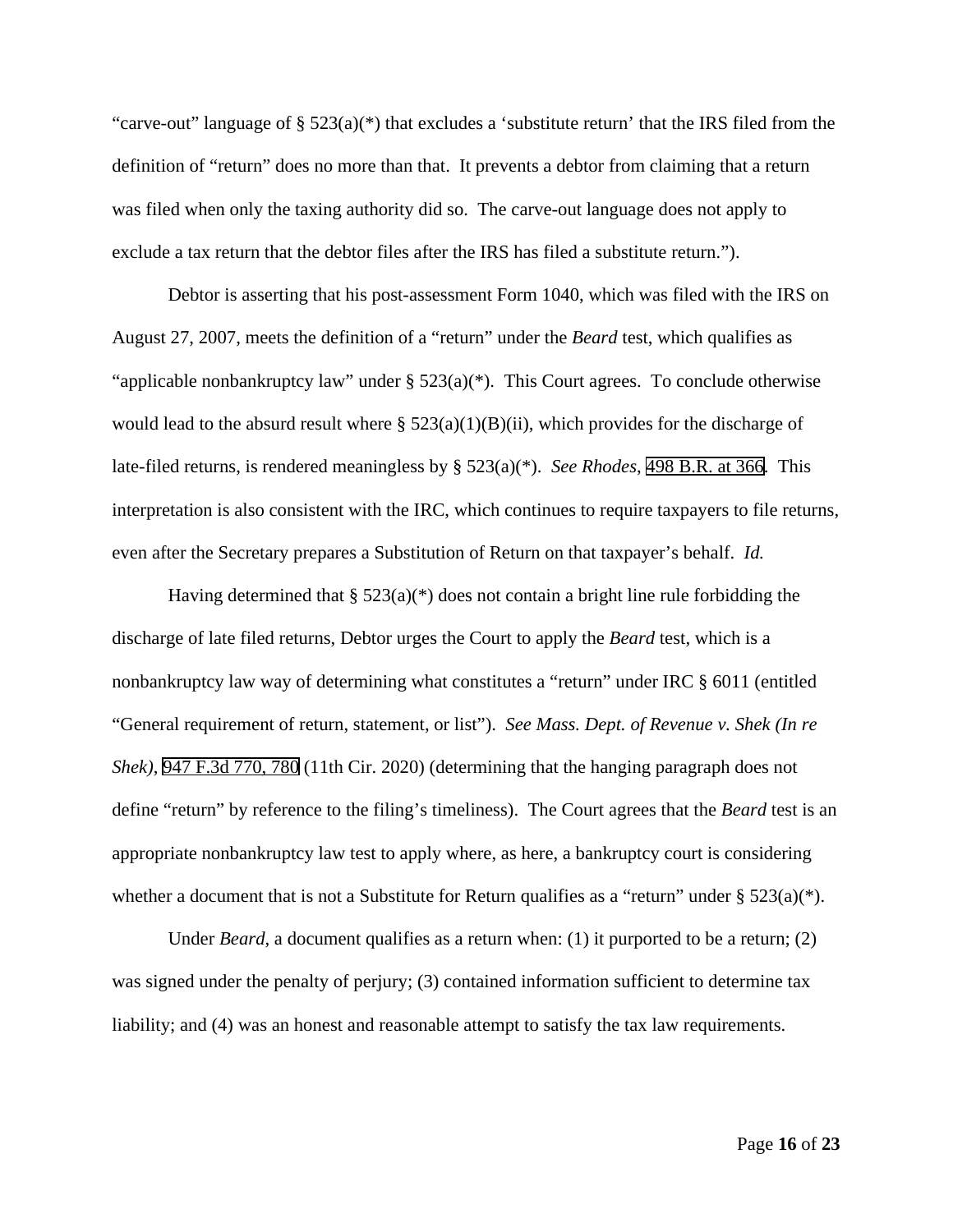*Beard v. Commissioner*, 82 T.C. 766 (1984), *aff'd Beard v. Comm'r*, 793F.2d 139 (6th Cir. 1986). In this case, the first three prongs of the test are not in dispute.

The Court also finds that Debtor's Form 1040 satisfied the fourth prong, whether the late filed Form 1040 qualifies as an honest and reasonable attempt to satisfy the tax law requirements. In so finding, the Court is persuaded by the reasoning of the Court of Appeals for the Eighth Circuit in *Colsen*, which states: "the honesty and genuineness of the filer's attempt to satisfy the tax laws should be determined from the face of the form itself, not from the filer's delinquency or the reasons for it." *In re Colsen*, 446 F.3d at 840; *see also In re Rhodes*, 498 B.R. at 369.

The IRS has not alleged that Debtor's Form 1040 was inaccurate, dishonest, or that the information contained thereon was insufficient to satisfy Debtor's duty to file a return. *See Grogan v. Garner*, 498 U.S. 279, 287 (1991) (IRS has the burden of proving by a preponderance of the evidence that it is entitled to an exception to discharge). The evidence in this case demonstrates the opposite—that Debtor's Form 1040 contained accurate information and was relied upon by the IRS during and after this bankruptcy case was filed. Debtor's Form 1040 was accepted by the IRS and was the basis for its collection activity. *See* Debtor's Opp., Ex. H, ECF No. 44-13. On the notice that the IRS sent to Debtor to inform him of the fact that his tax debt was being sent to ConServe, the "Tax Form" the IRS relied upon for proof of the tax debt is listed as "1040A." *Id.* Additionally, in the "Annual Notice of Tax Delinquency" notice that ConServe sent to the Debtor, the "Kind of Tax" that being collected against the Debtor is listed as "1040." *Id.* at Ex. J. The IRS filed a proof of claim using information it obtained from the Form 1040 and received payment on that claim. *See* Ch13 Trustee's Final Rpt., Ex. G, ECF No. 44-12. For the IRS to have relied on the Debtor's Form 1040, it must have contained accurate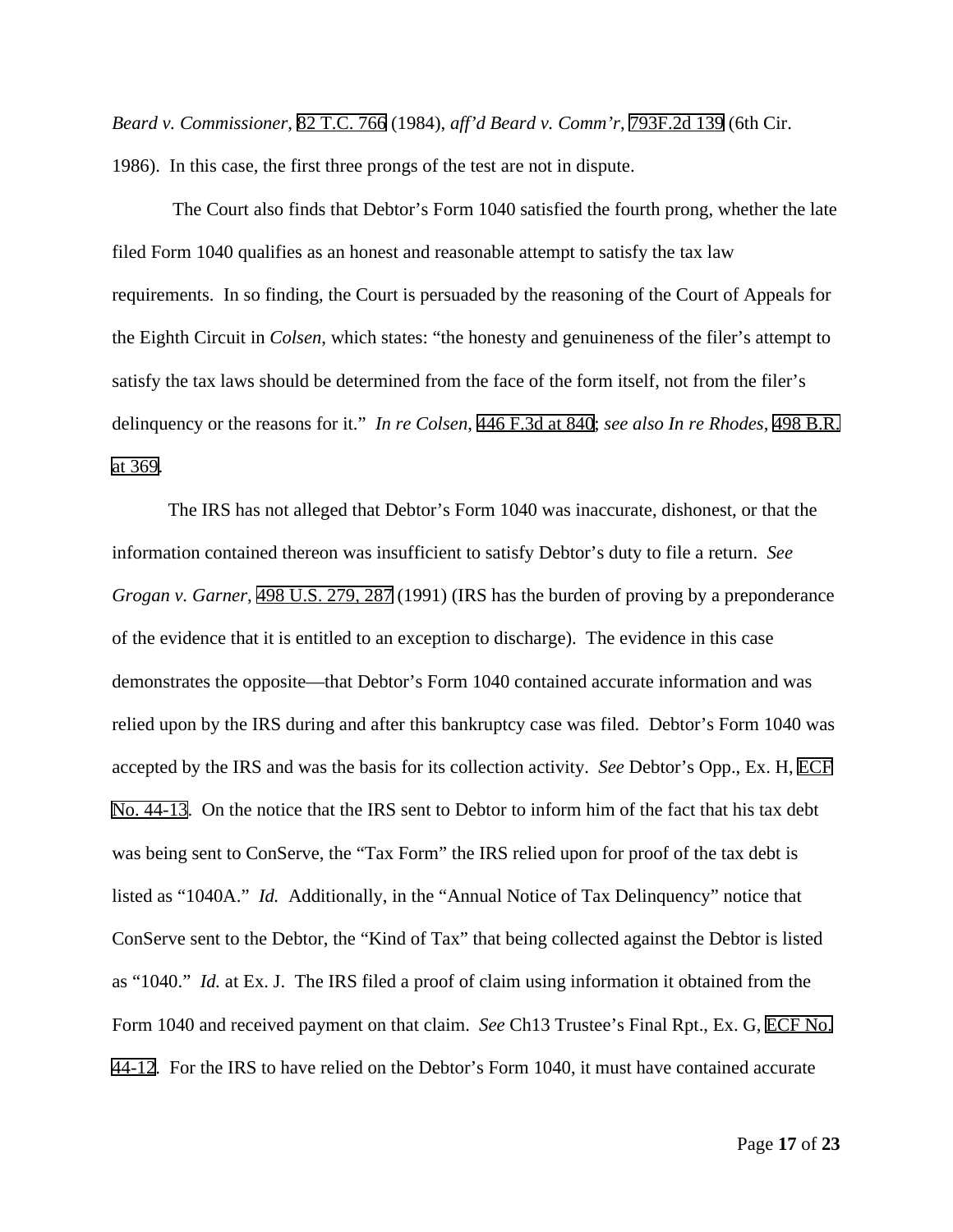information and reasonably complied with tax law. *See Beard v. Commissioner*, 82 T.C. 766 (1984).

For these reasons, the Court holds that Debtor's Form 1040 was discharged as a matter of law in his chapter 13 bankruptcy case.

# **III. Whether the IRS' and ConServe's Collection Activity Violated the Discharge Injunction?**

Debtor seeks sanctions for civil contempt against the IRS and its contractor, ConServe for the aforementioned violation of the discharge injunction. Mot., Memo. Law at 3, ECF No. 44-4. When a debtor receives a discharge in bankruptcy, the discharge "operates as an injunction against the commencement or continuation of an action, the employment of process, or an act, to collect, recover or offset any such debt as a personal liability of the debtor, whether or not discharge of such debt is waived . . . ." 11 U.S.C.  $\S$  524(a)(2). "Section 524 does not include an explicit enforcement mechanism, but § 105 of the Bankruptcy Code plainly provides the statutory authority, as the powers granted in that section authorize the courts to 'issue any order, process, or judgment that is necessary or appropriate to carry out the provisions of this title.'" *In re Nassoko*, 405 B.R. 515, 520 (Bankr. S.D.N.Y. 2009) (quoting 11 U.S.C. § 105).

There is no serious question that a violation of the discharge provided in  $\S$  524(a)(2) is punishable by contempt. *See In re Cruz*, 254 B.R. 801, 816 (Bankr.S.D.N.Y.2000) (citing cases). For a finding of contempt, "the burden rests with the movant to show by clear and convincing evidence that the offending entity had knowledge[,] actual or constructive[,] of the discharge and willfully violated it by continuing with the activity complained of." *Torres v. Chase Bank USA, N.A. (In re Torres)*, 367 B.R. 478, 490 (Bankr. S.D.N.Y. 2007). There, the Court stated that "compensatory damages, in addition to coercive sanctions, may be awarded as a sanction for civil contempt if a party willfully violates a section  $524(a)(2)$  injunction." 367 B.R.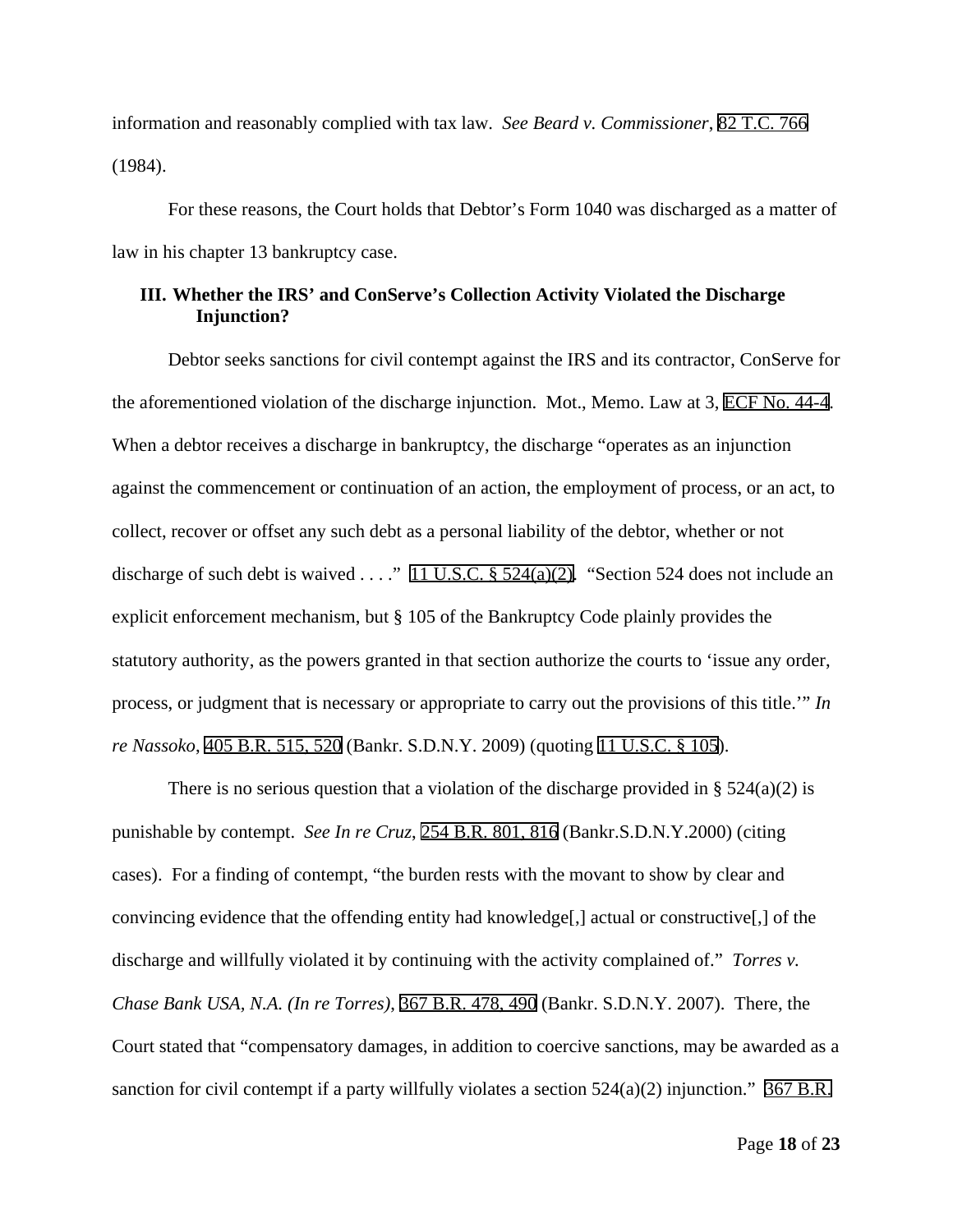at 490; *see also* 4 Collier on Bankruptcy ¶ 524.02[2][c] ("A creditor's actions in violation of the discharge injunction are willful if the creditor knows the discharge has been entered and intends the actions which violated the discharge injunction.").

In order to prove that a contempt order is warranted, the Debtor "must establish that (1) the order the contemnor failed to comply with is clear and unambiguous, (2) the proof of noncompliance is clear and convincing, and (3) the contemnor has not diligently attempted to comply in a reasonable manner." *King v. Allied Vision, Ltd.*, 65 F.3d 1051, 1058 (2d Cir. 1995). "Clear and unambiguous" with regards to the order means that the clarity of the order must be such that it enables the enjoined party "to ascertain from the four corners of the order precisely what acts are forbidden." *Monsanto Co. v. Haskel Trading, Inc.*, 13 F. Supp. 2d 349, 363 (E.D.N.Y. 1998); *see N.Y. State Nat. Org. for Women v. Terry*, 886 F.2d 1339, 1352 (2d Cir. 1989) (finding that the order could serve as the foundation for a contempt citation as it was sufficiently specific and clear to enable defendants to ascertain precisely what they could and could not do). "In the context of civil contempt, the clear and convincing standard requires a quantum of proof adequate to demonstrate reasonable certainty that a violation occurred." *Levin v. Tiber Holding Corp.,* 277 F.3d 243, 250 (2d Cir.2002) (internal quotations omitted); *see also Perez v. Danbury Hospital,* 347 F.3d 419, 423–24 (2d Cir.2003) (stating that the evidence of noncompliance with the order must be clear and convincing).

The IRS and ConServe's proof of noncompliance of the Discharge Order is clear and convincing. After receiving notice of the Debtor's discharge, in November 2017, the IRS contracted with ConServe to collect the Debtor's "overdue" 2002 tax debt. Mot. Ex. H. (Ltr. from IRS), ECF No. 44-13. On November 6, 2018, ConServe sent a notice to the Debtor on behalf of the IRS entitled "Annual Notice of Tax Delinquency." Mot. Ex. J. (Ltr. from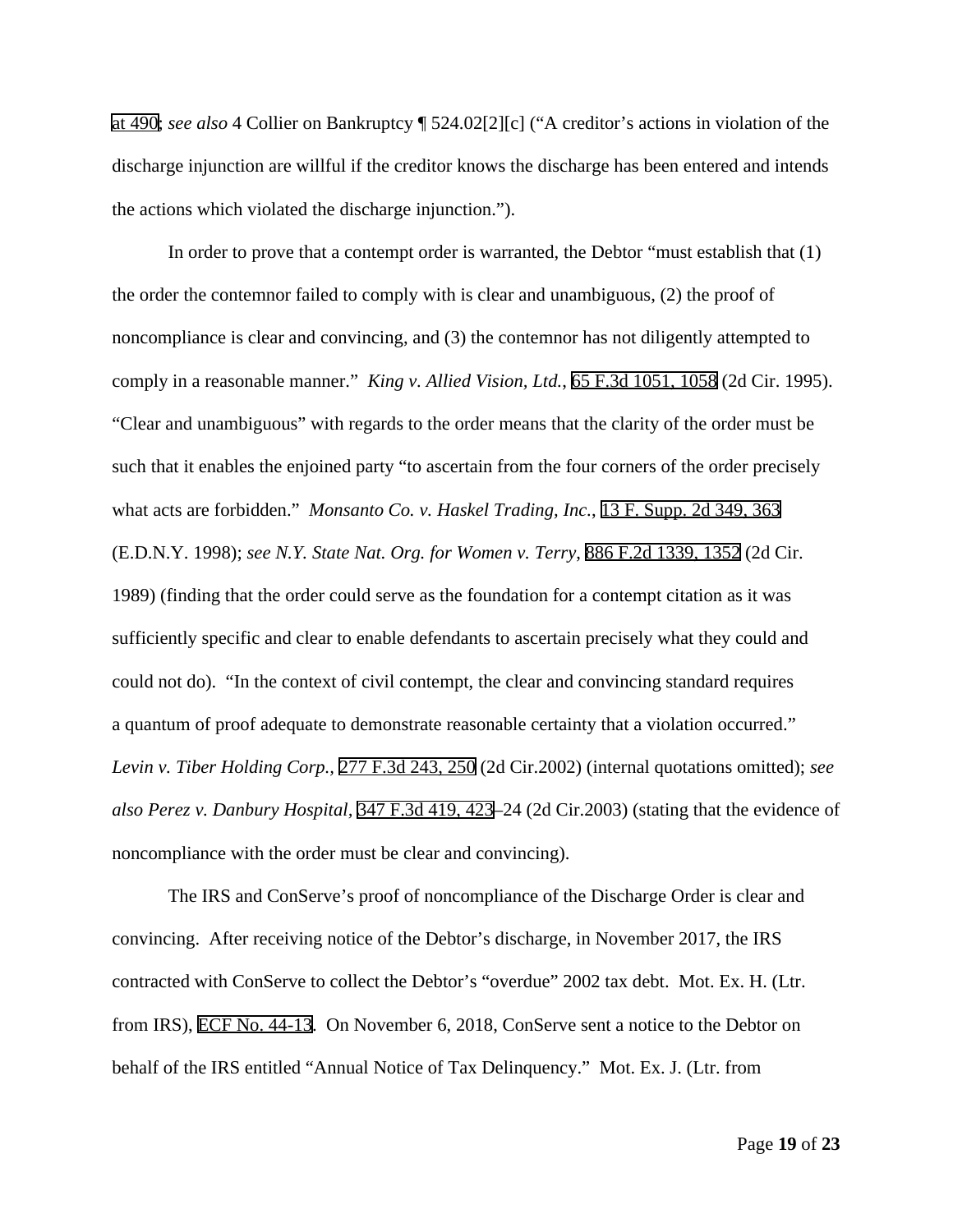ConServe), ECF No. 44-15. The notice states that it was "an annual reminder of [Debtor's] tax delinquency." *Id.* The total amount due, according to the notice, was \$929.99 and Debtor was advised, among other things, that "[t]he balance shown on this letter, which includes accrued interest and penalties, is the amount owned as of the date of this letter." *Id.* ConServe sent a second "Annual Notice of Tax Delinquency on November 6, 2019. *Id.* The notice is a replica of the prior year's notice except that the "Total Amount Due" increased to \$982.40. *Id.* All three of these notices are clear attempts to collect a discharged debt.

At the hearing held before the Court on April 28, 2020, the IRS argued that, even if the tax debt was discharged, the IRS was permitted to collect on the debt as Debtor did not bring an adversary proceeding to discharge these taxes. That is not how the bankruptcy discharge works.

Under chapter 13 of the Bankruptcy Code, a debtor is required to schedule all debts and notify his creditors of his filing. Each creditor is then permitted to file a proof of claim. All claims are treated in the debtor's chapter 13 plan in accordance with the Bankruptcy Code. *See* 11 U.S.C. § 1322. "[I]f the debtor makes all required plan payments the debtor is eligible for a full compliance discharge." *Romano v. Romano (In re Romano)*, 548 B.R. 39, 43 (Bankr. S.D.N.Y. 2016); 11 U.S.C. § 1328(a). "The opportunity for a creditor to participate in bankruptcy proceedings is of obvious importance" as failure to file a proof of claim, object to confirmation of a debtor's plan, or file an adversary proceeding, can bind a creditor to the treatment set forth in a debtor's plan. *See* 11 U.S.C. § 1327(a) ("The provisions of a confirmed plan bind the debtor and each creditor, whether or not the claim of such creditor is provided for by the plan, and whether or not such creditor has objected to, has accepted, or has rejected the plan."). Under § 1328(a) of the Bankruptcy Code, "all debts" are discharged immediately upon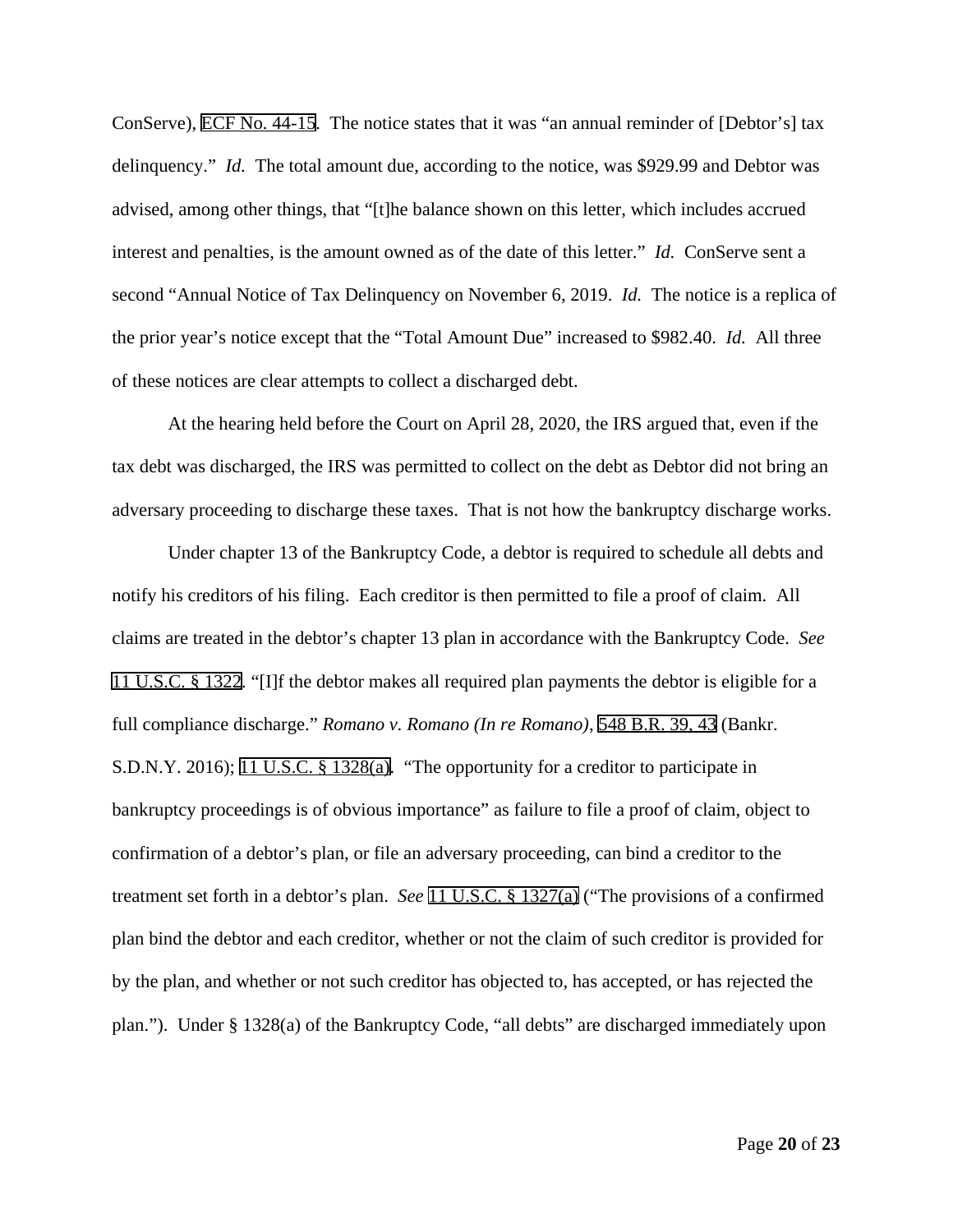entry of the discharge order, "except any debt . . . of the kind specified in" § 523(a)(1). 11 U.S.C. § 1328(a).

Debtor does not bear the burden of demonstrating that any of his tax debt meets the exception to be discharged. The IRS bears that burden. *See Grogan v. Garner*, 498 U.S. 279, 287 (1991) (stating that the creditor bears the burden of proving by a preponderance of the evidence that a debt has been excepted from discharge); *Whitehouse v. LaRoche*, 277 F.3d 568, 575 (1st Cir. 2002) ("[E]ither a debtor or a creditor may commence an adversary proceeding to determine the dischargeability *vel non* of a debt under subsection 523(a)."); *In re Olsen*, 170 B.R. 161, 165 (Bankr. D.N.D. 1994) ("[B]ankruptcy courts are vested with the exclusive jurisdiction to determine the nondischargeability of debts.").

Here, the IRS received notice of the filing and participated in the case by filing proofs of claim. *See* Claim No. 1-3. The IRS received payment on account of its claims. *See* Ch13 Trustee's Final Rpt., Ex. G, ECF No. 44-12. It also had the opportunity to raise the issue of dischargeability of these tax debts by filing an adversary proceeding. Instead of coming to this Court, filing an adversary proceeding, and asking this Court to declare that the taxes were nondischargeable, the IRS made its own determination that the debt was nondischargeable and proceeded with collection activity. It now must face the consequences of its erroneous assumption.

#### **IV.Whether Damages Should be Awarded?**

Debtor requests an award of compensatory damages, an award of his reasonable attorney's fees in the amount of \$2,640.00, and punitive damages of \$10,000.00, against both the IRS and ConServe. The Debtor has not exhausted his administrative remedies so no damages may be awarded against the IRS. *See supra.* sec. I.B. The Debtor is able to pursue damages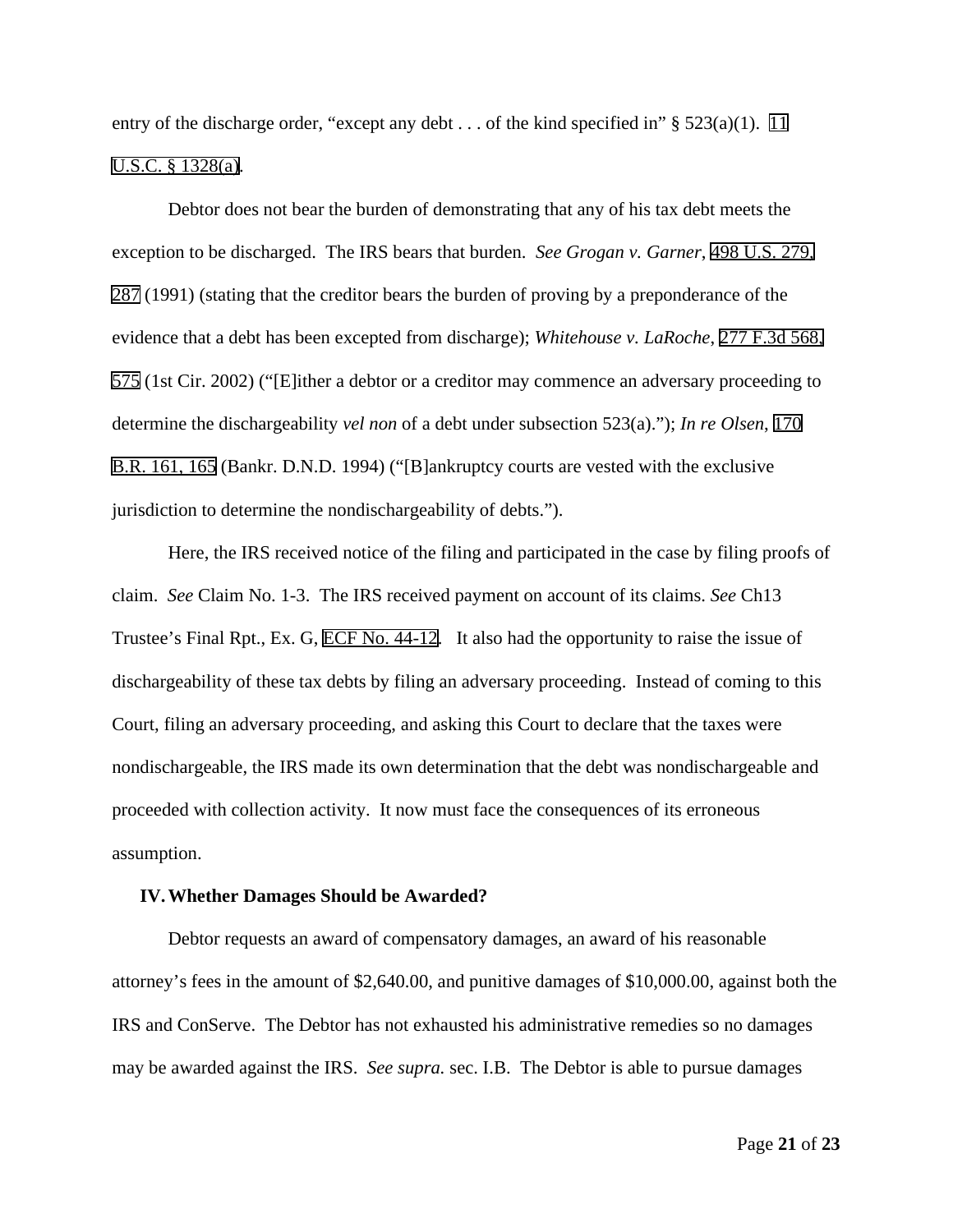against ConServe and is not limited by I.R.C. § 7433. [5](#page-21-0) *See* IRC § 7433A(b) (removing discharge violation actions brought against contractors from § 7433; removing the requirements to exhaust administrative remedies; and removing requirement that action under § 7433 be "an exclusive remedy").

"Compensatory damages, in addition to coercive sanctions, may be awarded as a sanction for civil contempt if a party willfully violates a section 524(a)(2) injunction." *Torres v. Chase Bank USA, N.A. (In re Torres)*, 367 B.R. 478, 490 (Bankr. S.D.N.Y. 2007); *see also* 4 Collier on Bankruptcy ¶ 524.02[2][c] ("A creditor's actions in violation of the discharge injunction are willful if the creditor knows the discharge has been entered and intends the actions which violated the discharge injunction.").

The Court awards compensatory damages of \$500.00 for each notice issued by ConServe seeking payment from the Debtor to compensate the Debtor for the stress and emotional distress he suffered upon learning that a creditor was attempting to collect a discharged debt. *In re Haemmerle*, 529 B.R. 17 (Bankr. E.D.N.Y. 2015) (awarding \$500 per violation, where collection letters were sent post-petition violation) (citing *In re Szenes*, 515 B.R. 1 (Bankr. E.D.N.Y. 2014)); *see also In re Wassem*, 456 B.R. 566, 573 (Bankr. M.D. Fla. 2009) (awarding damages of \$100 per phone call when a creditor attempted to collect a debt in violation of the discharge).

The Court also awards Debtor's attorney's fees as compensatory damages for having to bring this action. Debtor's counsel submitted time records indicating fees in the amount of 1.2 hours of paralegal time at \$80.00 per hour (or equal to \$96.00), and 9.1 hours of attorney time at

<span id="page-21-0"></span><sup>&</sup>lt;sup>5</sup> In its opposition to Debtor's motion, ConServe did not raise 11 U.S.C. § 106 as a defense. Section 106(a)(3) limits the amount of damages a bankruptcy court may award against a "government unit." The Court finds that ConServe is not a "government unit" under § 106 and will not apply § 106(a)(3) here. *See* 11 U.S.C. § 101(27) ("The term 'governmental unit' means United States . . . or instrumentality of the United States . . . .); *see also In re Marcano*, 288 B.R. 324 , 333 (Bankr. S.D.N.Y. 2003) (stating that the term "instrumentality" within the term "government unit" has been construed not to include private entities that do not perform a public function).